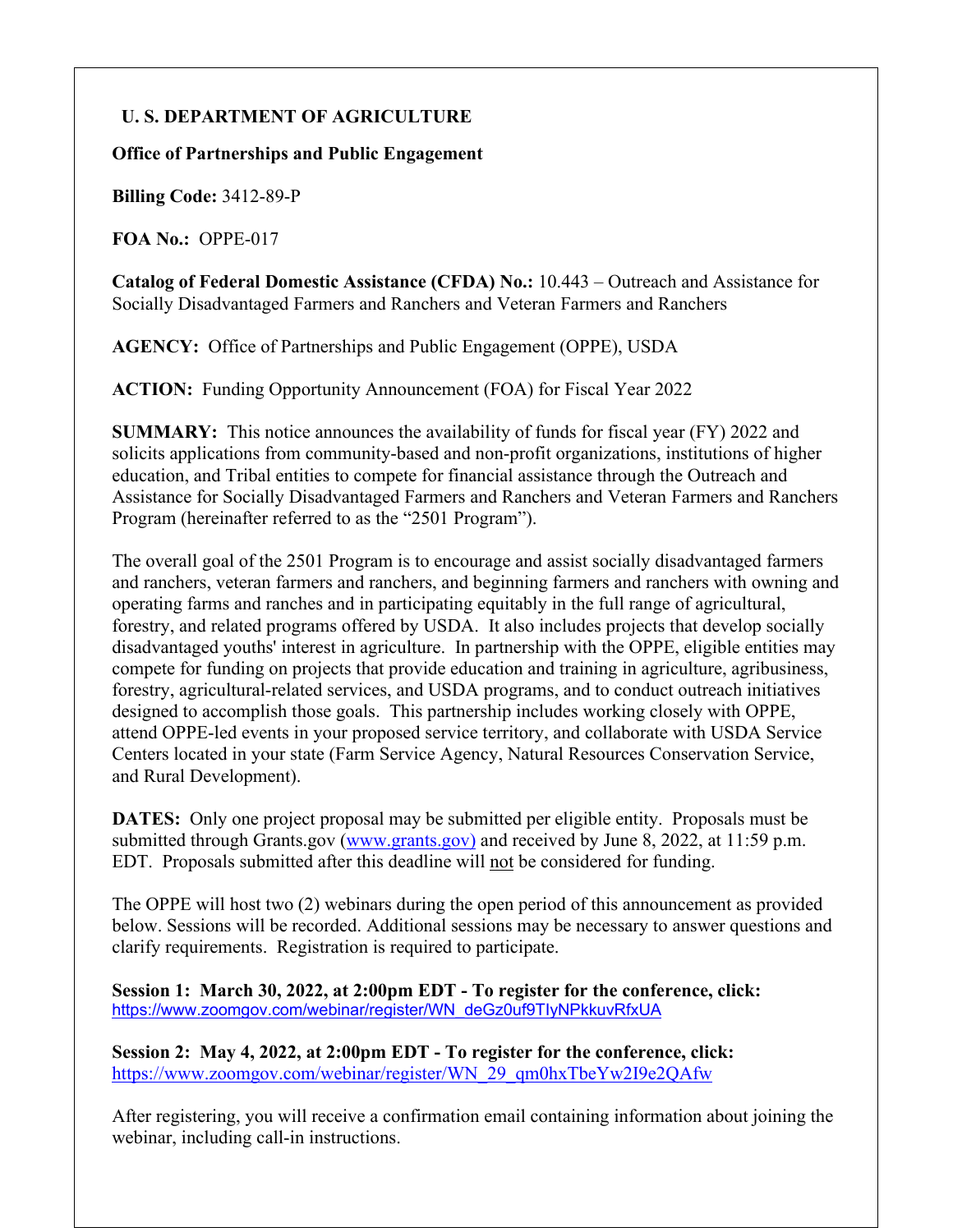#### **Filing a Complaint of Discrimination**

To file a program discrimination complaint, you may obtain a complaint form by sending an email to [OAC@usda.gov.](mailto:Cr-info@ascr.usda.gov) You or your authorized representative must sign the complaint form. You are not required to use the complaint form. You may write a letter instead. If you write a letter, it must contain all the information requested in the form and be signed by you or your authorized representative. Incomplete information will delay the processing of your complaint. Employment civil rights complaints will not be accepted through this email address*.*

Send your completed complaint form or letter to USDA by mail, fax, or email:

**Mail: Fax:** (202) 690-7442

U.S. Department of Agriculture Director, Center for Civil Rights Enforcement 1400 Independence Avenue, SW Washington, DC 20250-9410

**Email:** [program.intake@usda.gov](mailto:program.intake@usda.gov)

# **FOR FURTHER INFORMATION, OR FOR PROGRAMMATIC COMPLAINTS, CONTACT:**

U. S. Department of Agriculture Office of Partnerships and Public Engagement Attn: Director, Grant Programs Jamie L. Whitten Building, Room 524-A 1400 Independence Avenue, S.W. Washington, D.C. 20250 Phone: (202) 720-6350 Fax: (202) 720-7704 E-mail: [2501Grants@usda.gov](mailto:2501grants@usda.gov)

**Persons with Disabilities:** Persons who require alternative means for communication (Braille large print, audiotape, etc.), should contact USDA's TARGET Center at (202) 720-2600 (voice and TDD). Additionally, alternative means for submissions due to disability status will be approved on a case-by-case basis.

# **SUPPLEMENTARY INFORMATION:**

**Funding/Awards:** The total funding provided for this competitive grant program is approximately \$35 million. This includes approximately \$18 million as provided in the 2018 Farm Bill and funding from Section 754 of Division N, Additional Coronavirus Response and Relief, of the Consolidated Appropriations Act, 2021, Pub. L. No. 116-260, in the amount of \$17 million.

The OPPE will award grants from this announcement, subject to availability of funds and the quality of applications received. All applicants will compete based on their organization's entity type (e.g., nonprofit organization, tribal entity, or higher education institution), as described below. The project period must be three (3) years for all proposals. The maximum amount of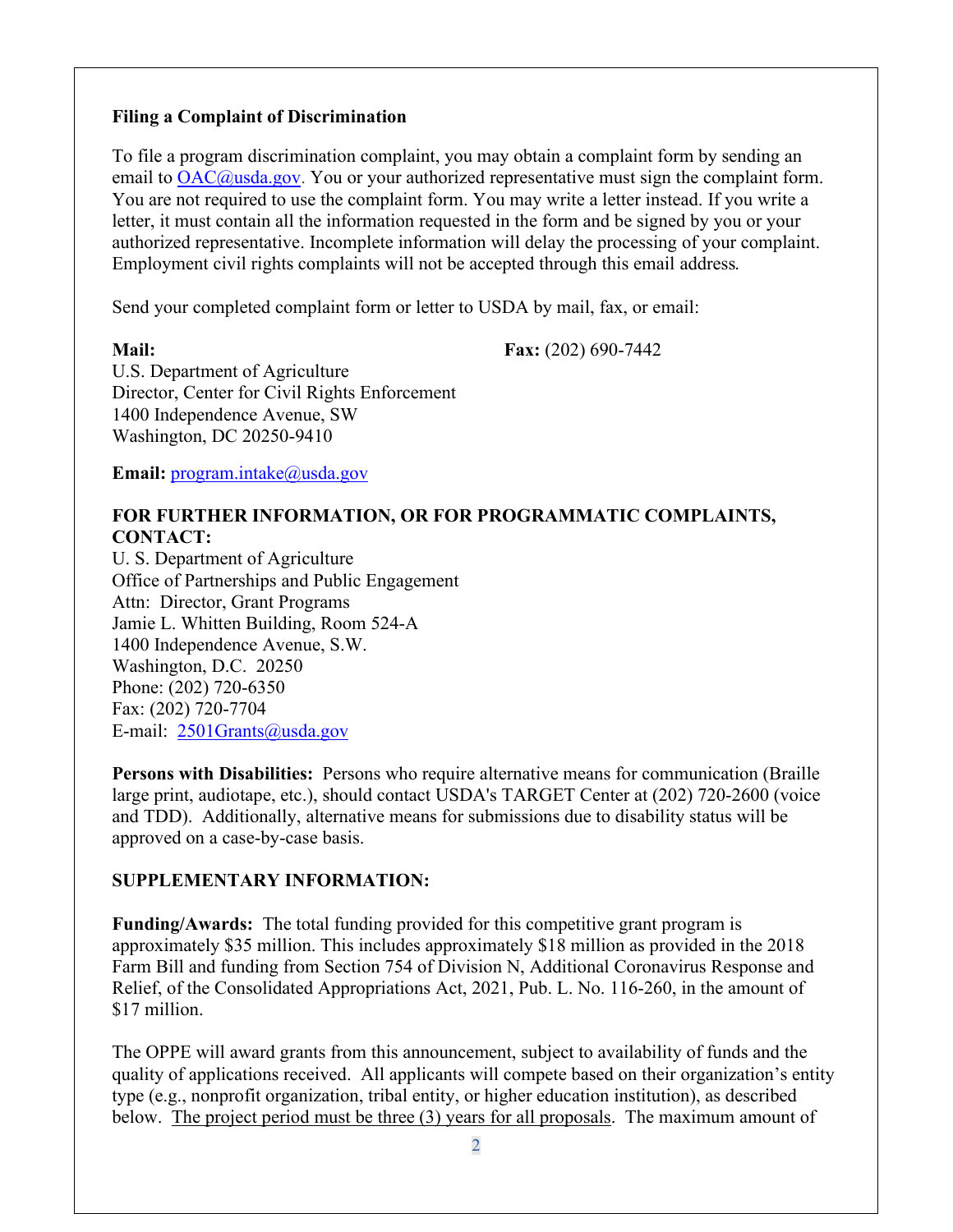requested federal funding for projects shall not exceed \$750,000 over the 3-year period. Additionally, the maximum award per year is \$250,000. Projects will be funded in accordance with the approved statement of work and the OPPE Guidelines to maximize outreach, education and technical assistance ensuring geographical distribution of funds as required in section 7 U.S.C. 2279(c)(4)(G).

Funds will be awarded to eligible entities that have at least three (3) years of documented experience, preceding the submission of an application, in working with socially disadvantaged farmers and ranchers or veteran farmers and ranchers to improve their ability to start and maintain successful forestry and/or agricultural-related operations. The Secretary shall give priority to nongovernmental and community-based organizations with demonstrated history of serving socially disadvantaged and veteran farmers and ranchers (see Section V. Application Review Information). OPPE will check several sources, including the System of Award Management (SAM.gov) to help determine the minimum of 3 years of documented experience in working with either socially disadvantaged or veteran farmers and ranchers. Entries in SAM take precedence when determining experience.

An applicant MUST be an entity or organization. Individuals and for-profit organizations do not meet the eligibility criteria.

# **Unallowable use of 2501 Grant Program funds:**

- 1. Funds may not be used for the planning, repair, rehabilitation, acquisition, or construction of a building or facility.
- 2. Funds may not be used to pay hourly wages as in a jobs creation program for individual farmers or ranchers.
- 3. Funds may not be used as small agricultural loans for individual farmers or ranchers or used to incentivize individuals to attend events, workshops, or training.
- 4. Funds may not be used to purchase farming supplies for individual farmers or ranchers or to enhance individual farmers' or ranchers' farms or production capabilities.
- 5. Funds may not be used to reward individual farmers or ranchers for outstanding effort or achievement in training.
- 6. Funds may not be used to pay for scholarships for individual farmers or ranchers to attend college courses, certificate courses, or other "for fee" based courses.
- 7. Funds may not be used for start-up or financing costs for businesses or for an organization's capacity building, which is defined as the development of organizational competencies, strategies, or systems and structures in order to improve organizational efficiency and effectiveness.
- 8. Funds may not be used for large equipment purchases such as vehicles, semi-tractors, or refrigeration systems.

Eligible entities may receive subsequent years funding provided that:

- a) Activities and associated costs do not overlap with projects awarded in previous years; and
- b) Recipients are current and compliant with financial and performance reporting. The progress of existing projects, along with the percentage of funds used to date, may impact funding decisions.

Funding will be awarded based on ranked scores comprised of the three categories described below. The OPPE has discretion to allocate funding among the three categories based upon the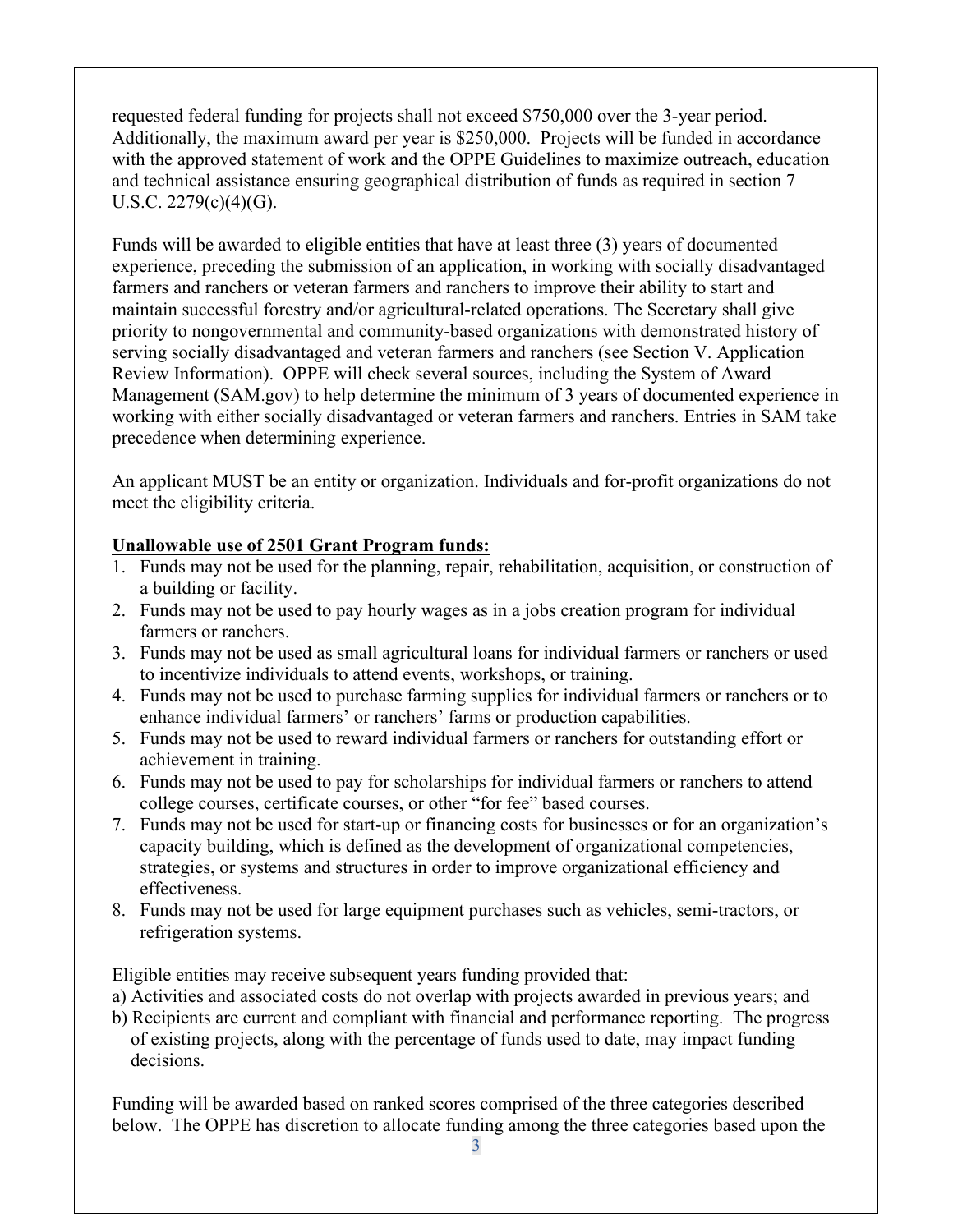number and quality of applications received. There is **no commitment** by the OPPE to fund any particular application nor is there a minimum number of recipients within each category.

**Category #1**: Eligible entities described in Sections III.A.2, III.A.3, and III.A.4 (1890 Land-Grant colleges and universities, 1994 Tribal Land-Grant, Alaska Native and American Indian Tribal colleges and universities, and Hispanic-Serving Institutions of higher education).

**Category #2**: Eligible entities described in Sections III.A.1 and III.A.6 (i.e., nonprofit organizations, community-based organizations, including a network or a coalition of community-based organizations, Federally-recognized Indian Tribes (as defined in 25 U.S.C. §5131), and National Tribal organizations).

**Category #3**: Eligible entities described in Sections III.A.5 and III.A.7 (i.e., all other institutions of higher education including 1862 colleges, nonprofit organizations without a  $501(c)(3)$  status certification from the IRS, and an organization or institution that received funding under this program before January 1, 1996).

### **Contents of this Announcement:**

- I. Funding Opportunity Description
	- A. Background
	- B. Scope of Work
	- C. Anticipated Outputs (activities), Outcomes (results), and Performance Measures

#### II. Award Information

- A. Statutory Authority
- B. Expected Amount of Funding
- C. Project Period
- D. Award Type

## III. Eligibility Information

- A. Eligible Entities
- B. Cost-Sharing or Matching
- C. Threshold Eligibility Criteria

## IV. Proposal and Submission Information

- A. System for Award Management (SAM)
- B. Obtain Proposal Package from Grants.gov [\(www.grants.gov\)](http://www.grants.gov/)
- C. Content of Proposal Package Submission
- D. Sub-awards and Partnerships
- E. Submission Dates and Times
- F. Confidential Information
- G. Pre-Submission Proposal Assistance
- V. Application Review Information
	- A. Evaluation Criteria
	- B. Evaluation Criteria for New Grants Proposals
	- C. Selection of Reviewers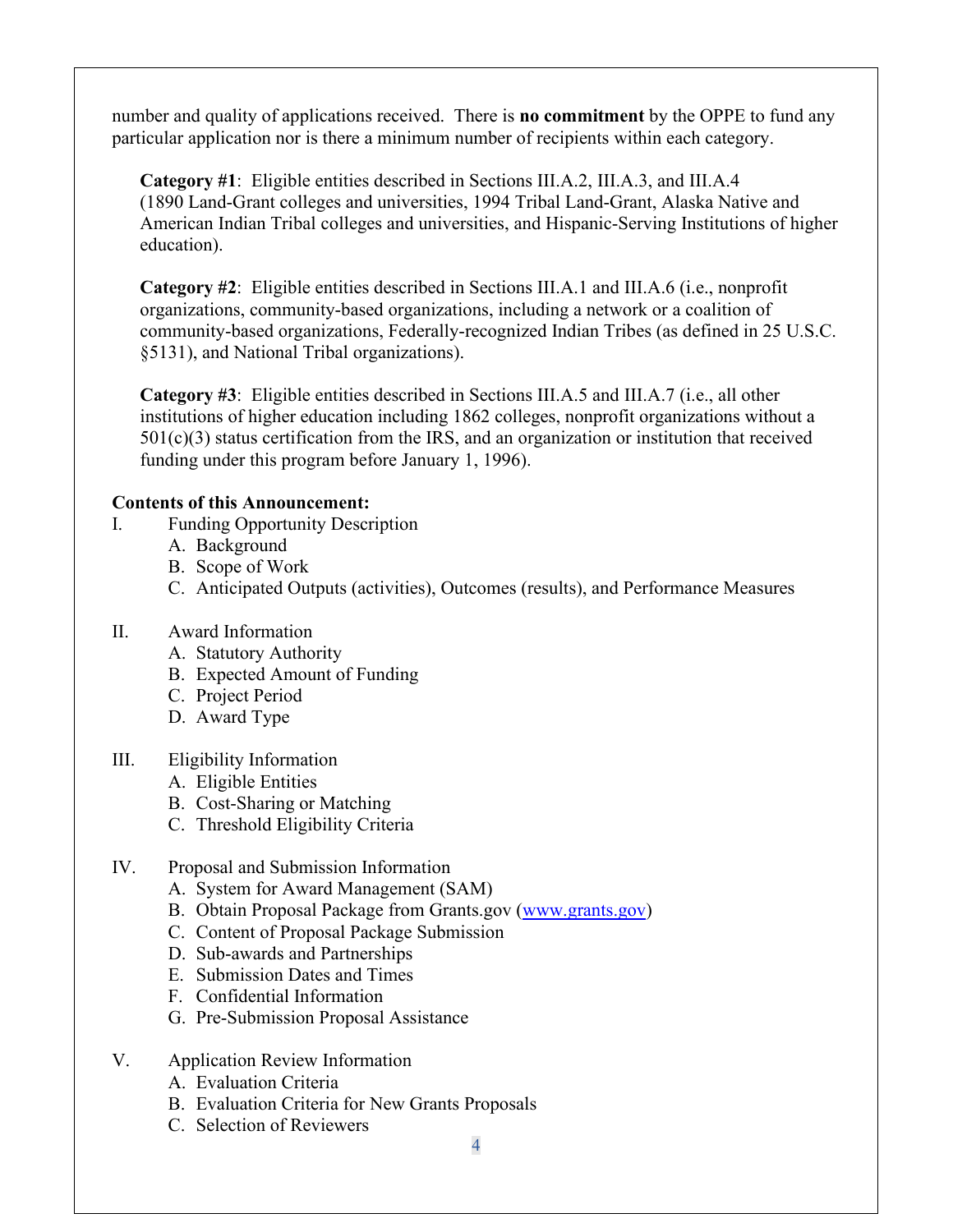#### VI. Award Administration Information

- A. Award Notices
- B. Administrative and National Policy Requirements
- C. Reporting Requirement

# **I. Funding Opportunity Description**

## **A. Background**

The OPPE is committed to ensuring underserved communities can equitably participate in USDA programs. Differences in demographics, culture, economics, language, and other factors preclude a single approach to identifying solutions that can benefit underserved farmers and ranchers. Grants are provided to community-based and nonprofit organizations, higher education institutions, eligible Tribal entities and other eligible entities with at least three (3) years of documented experience, preceding the submission of an application. Eligible entities working with socially disadvantaged farmers and ranchers or veteran farmers and ranchers can improve their ability to start and maintain successful forestry and/or agricultural-related operations. With 2501 Program funding, organizations can provide education, training, and technical assistance and extend outreach and education efforts to connect with and assist socially disadvantaged and veteran farmers and ranchers to provide them with information on available USDA resources.

- 1. The 2501 Program was authorized by the Food, Agriculture, Conservation, and Trade Act of 1990. The Food, Conservation, and Energy Act of 2008 expanded the authority of the Secretary of Agriculture (the Secretary) to provide awards under the program and transferred the administrative authority to the OPPE. The Agricultural Act of 2014 further expanded the program to include outreach and technical assistance to veterans. The 2501 Program extends USDA's capacity to work with members of farming and ranching communities by funding projects that enhance the equitable participation of socially disadvantaged and veteran farmers and ranchers in USDA programs. It is the OPPE's intention to build lasting relationships among USDA, recipient organizations, and underserved communities to maximize the availability of outreach and technical assistance in targeted communities.
- 2. **Only one proposal will be accepted from each organization.** This does not apply to applicants in the State of Massachusetts. The State fiscal transfer agent may submit multiple proposals ensuring that only one proposal is submitted on behalf of each of its individual fiscally sponsored organizations.

## **B**. **Scope of Work**

The 2501 Program provides funding to eligible organizations with at least 3 years of documented experience, preceding the submission of an application, in working with socially disadvantaged farmers and ranchers or veteran farmers and ranchers to improve their ability to start and maintain successful forestry and/or agricultural-related operations. Proposals must be consistent with requirements stated in 7 U.S.C.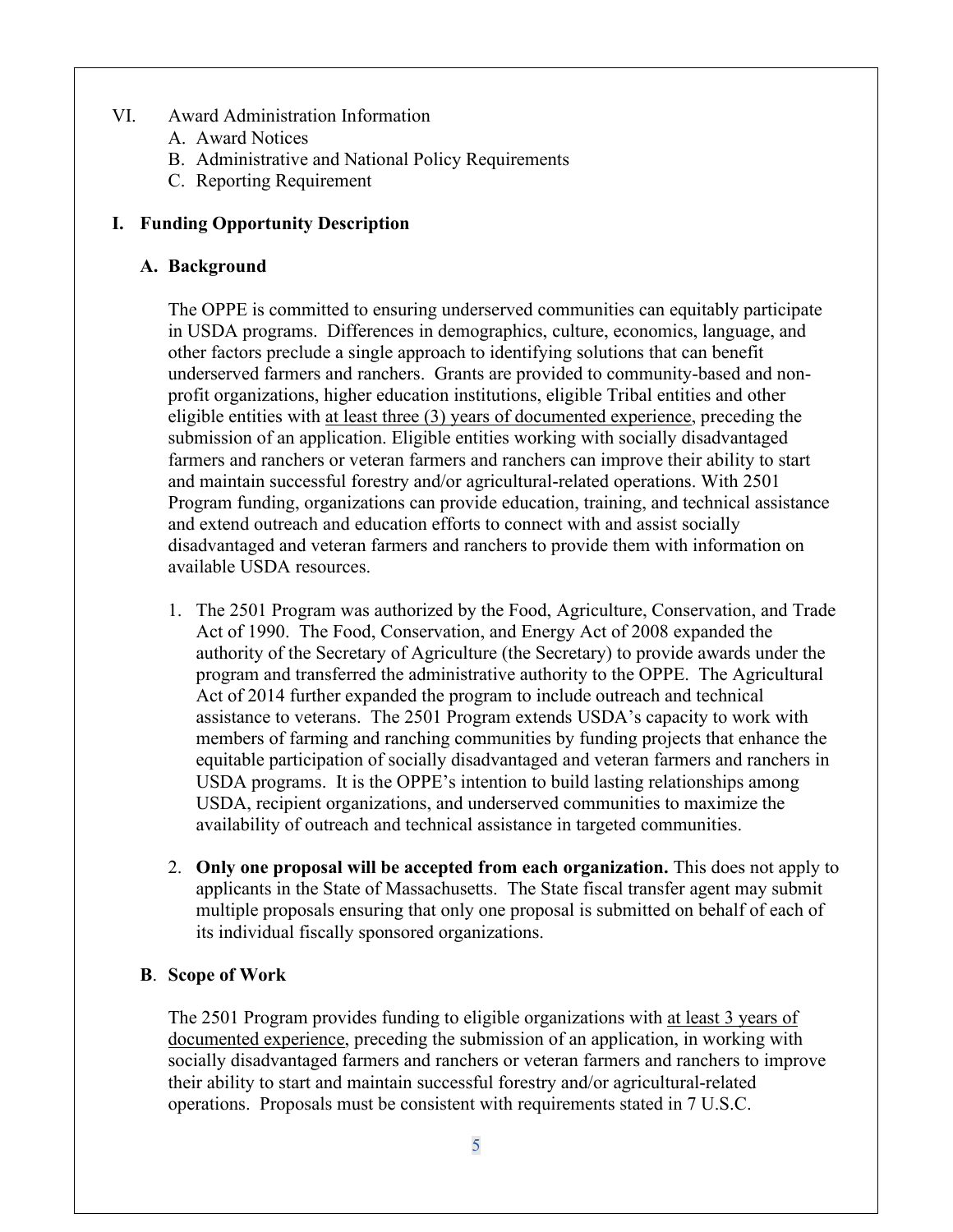$2279(c)(3)$ . Under this statute, the outreach and technical assistance program funds shall be used exclusively:

- 1. To enhance coordination of the outreach, technical assistance, education, and training efforts authorized under USDA agriculture programs;
- 2. To assist the Secretary of Agriculture in:
	- a. reaching current and prospective socially disadvantaged farmers or ranchers, veteran farmers or ranchers, or beginning farmers and ranchers in a linguistically appropriate manner; and
	- b. improving the participation of those farmers and ranchers in USDA programs.

There are five programmatic mission areas that support the goals of the 2501 Program. Proposals from eligible entities must address **at least two** of the five following programmatic mission areas as they develop their goals:

- i. Assist [socially disadvantaged, veteran](https://www.govregs.com/uscode/title7_chapter55_section2279) farmers and ranchers, including beginning farmers and ranchers in owning and operating successful farms and ranches;
- ii. Improve participation among socially disadvantaged or veteran farmers and ranchers in USDA programs;
- iii. Build relationships between current and prospective farmers and ranchers who are socially disadvantaged or veterans and USDA's local, state, regional, and National offices;
- iv. Assist in reaching current and prospective socially disadvantaged farmers, ranchers, or forest landowners in a linguistically appropriate manner; and
- v. Assist with identifying problems and barriers socially disadvantaged farmers experience and working towards minimizing or alleviating those issues to enable their equitable participation in USDA programs.

The OPPE shall seek input from eligible entities providing technical assistance under this subsection not less than once each year to ensure that the program is responsive to the eligible entities providing that technical assistance  $(7 \text{ U.S.C. } 2279(c)(4)(J))$ . The OPPE may require Project Directors to attend an Annual Meeting that can be expensed with awarded grant funds not to exceed \$1,800 per award year. The Annual Meeting will allow participants, USDA officials, and other agriculture-related industry participants to network, encourage partnerships, share best practices (including COVID-related strategies used to assist targeted communities), discuss programmatic requirements, share information on new and enhanced USDA programs and services, and obtain programmatic feedback. Stakeholder input will also be accepted by those unable to attend the Annual Meeting in person by September  $30<sup>th</sup>$  of each fiscal year at: 2501Grants@usda.gov.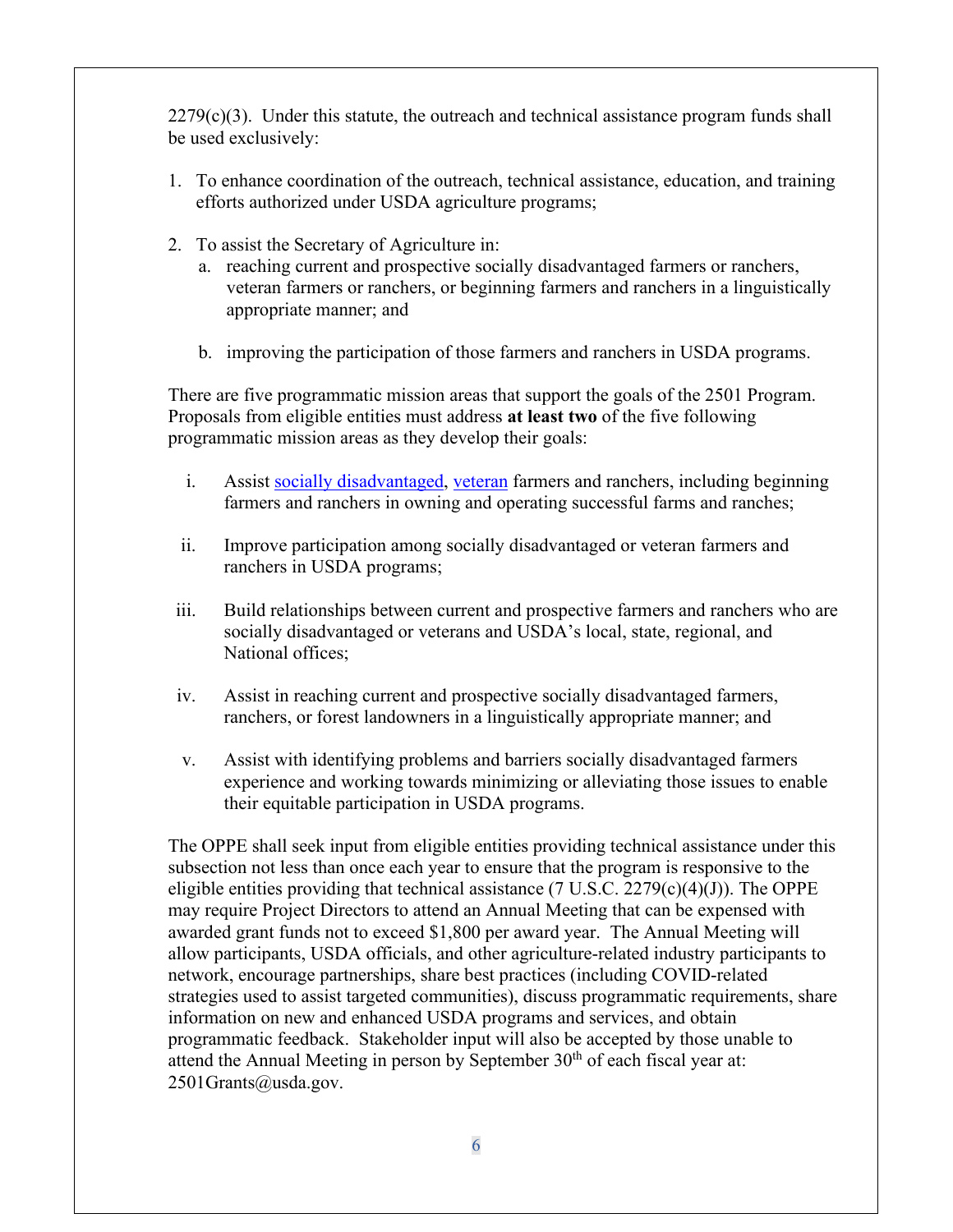#### **C**. **Anticipated Outputs (activities), Performance Measures, and Outcomes (results)**

- 1. **Outputs** (Activities). The term "output" describes the volume accomplished, produced, or put into action. Outputs indicate the extent of project activity and generally address the question of "how much?" An example of an output is "number of training sessions conducted," "number of individuals receiving training," or "number of educational materials developed." Other examples may include:
	- a. Conduct 12 workshops annually, either virtually or in-person, on how to write a business plan;
	- b. Assist 100 new farmers/ranchers annually on what is required to be able to process and accept SNAP payments;
	- c. Within the 3-year period of award, create 10 step-by-step videos in 3 languages on implementing new irrigation techniques.
- 2. **Performance Measures**. Performance Measures evaluate an organization's progress in meeting their objective which should be based on at least two of the five programmatic mission areas mentioned above; compare actual results to expected results; and evaluate their project's effectiveness in delivering expected results. Organizations should develop outcome-based performance measures to ensure their project is progressing to meet their goals. Applicants must develop performance measure targets for each of their proposed activities. These targets will be used as a mechanism to track the progress and success of the project. Quantitative data is expressed in quantities, amounts, or a range and can be used to measure outputs and outcomes. Qualitative data is information that cannot be measured such as a change in perceptions. Baselines must be established in order to determine whether an organization is meeting their goals. An example of a Performance Measure is a comparison of how many farmers and ranchers know about available USDA programs before an organization conducts their workshops on USDA programs compared to the number of farmers and ranchers that know about available USDA programs after training is conducted.
- 3. **Outcomes** (Results). The term "outcome" means the final impact, difference or effect that has occurred as a result from carrying out an activity, workshop, meeting, or from delivery of services related to a 2501 programmatic goal or objective. Results may be agricultural, behavioral, social, or economic in nature. Outcomes may reflect an increase in knowledge or skills, a greater awareness of available resources or programs, or actions taken by stakeholders as a result of learning. Specifically, outcomes must be quantitative as it relates to the project goals and objectives. Project Managers will be required to document anticipated outcomes that are funded under this announcement. Some examples include, but are not limited to the following:
	- a. Documenting the actual number of new farmers/ranchers as a result of your project and the type of assistance (i.e., number of new farms or ranches started) documenting higher profitability or economic stability of existing socially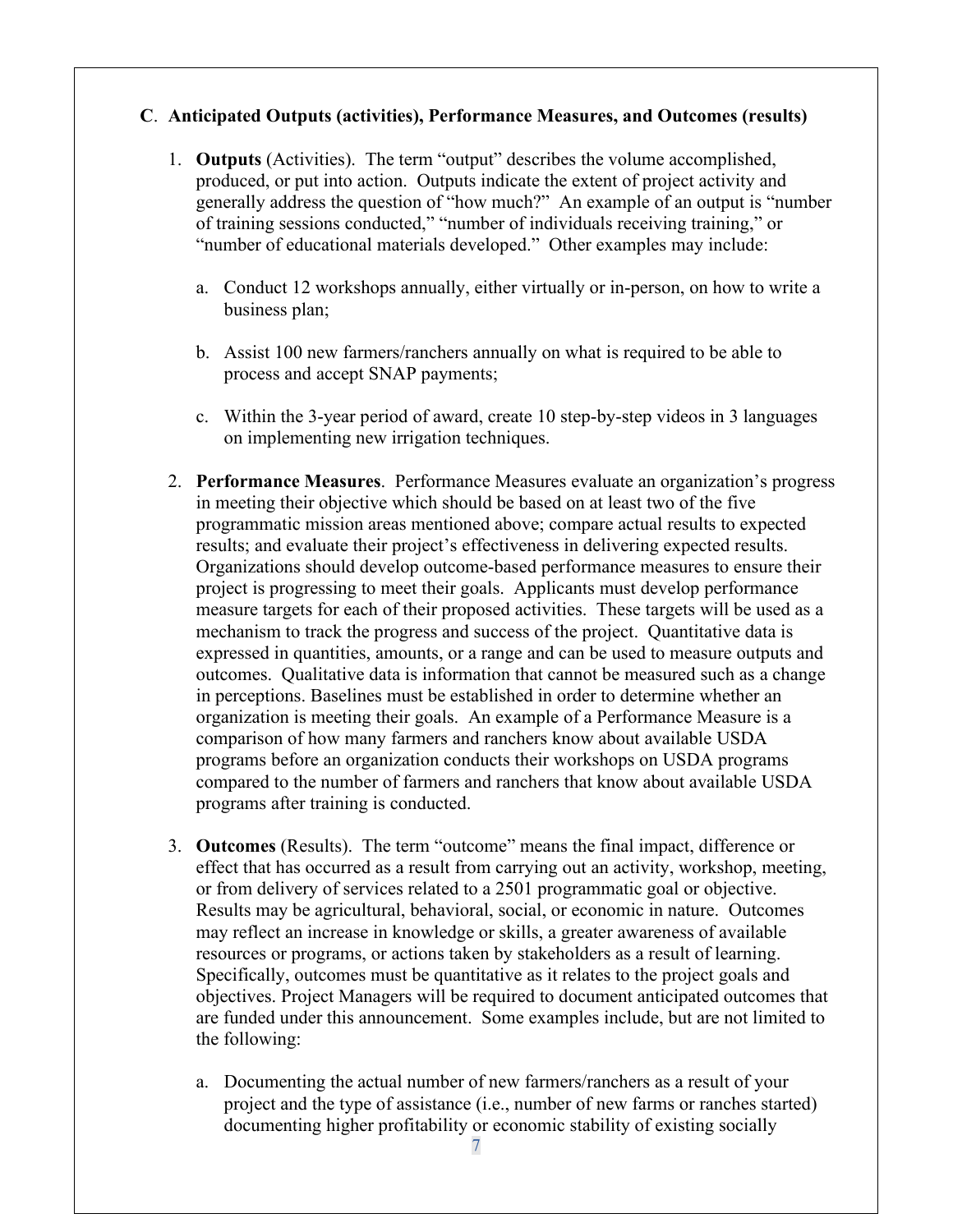disadvantaged or veteran farmers/ranchers; documenting increased access to marketing and sales opportunities for their products;

- b. Documenting race, sex, national origin, disability (if provided) and number of socially disadvantaged and/or veteran farmers or ranchers with an increase in awareness in and applying for USDA programs;
- c. Documenting race, sex, national origin, disability (if provided) and number of socially disadvantaged or veteran farmers/ranchers that have better access to USDA programs and have applications approved for funding.

### **II. Award Information**

### **A. Statutory Authority**

The statutory authority for this action is  $7 \text{ U.S.C. } 2279(c)$ , which authorizes award funding for projects designed to provide outreach and technical assistance to socially disadvantaged or veteran farmers or ranchers.

### **B. Expected Amount of Funding**

The total estimated funding expected to be available for awards under this competitive opportunity is approximately \$35 million. The maximum amount of requested federal funding shall not exceed \$750,000.

## **C. Project Period**

The performance period for projects selected from this solicitation will not begin prior to the effective award date listed in the grant agreement. The project period must be three (3) years.

## **D. Award Type**

Funding for selected projects will be in the form of a grant agreement which must be fully executed no later than September 30 annually. The anticipated Federal involvement will include, but not limited to, the following activities:

- 1. Approval of recipients' final budget and Project Narrative or statement of work accompanying the grant agreement;
- 2. Monitoring of recipients' performance through semi-annual and final financial and performance reports; and
- 3. Conducting on-site monitoring visits to review compliance, use of Federal funds and fidelity in implementing the project.

All award notifications will be "conditionally approved" pending final validation of all selected applicants' submission documentation and/or application package. OPPE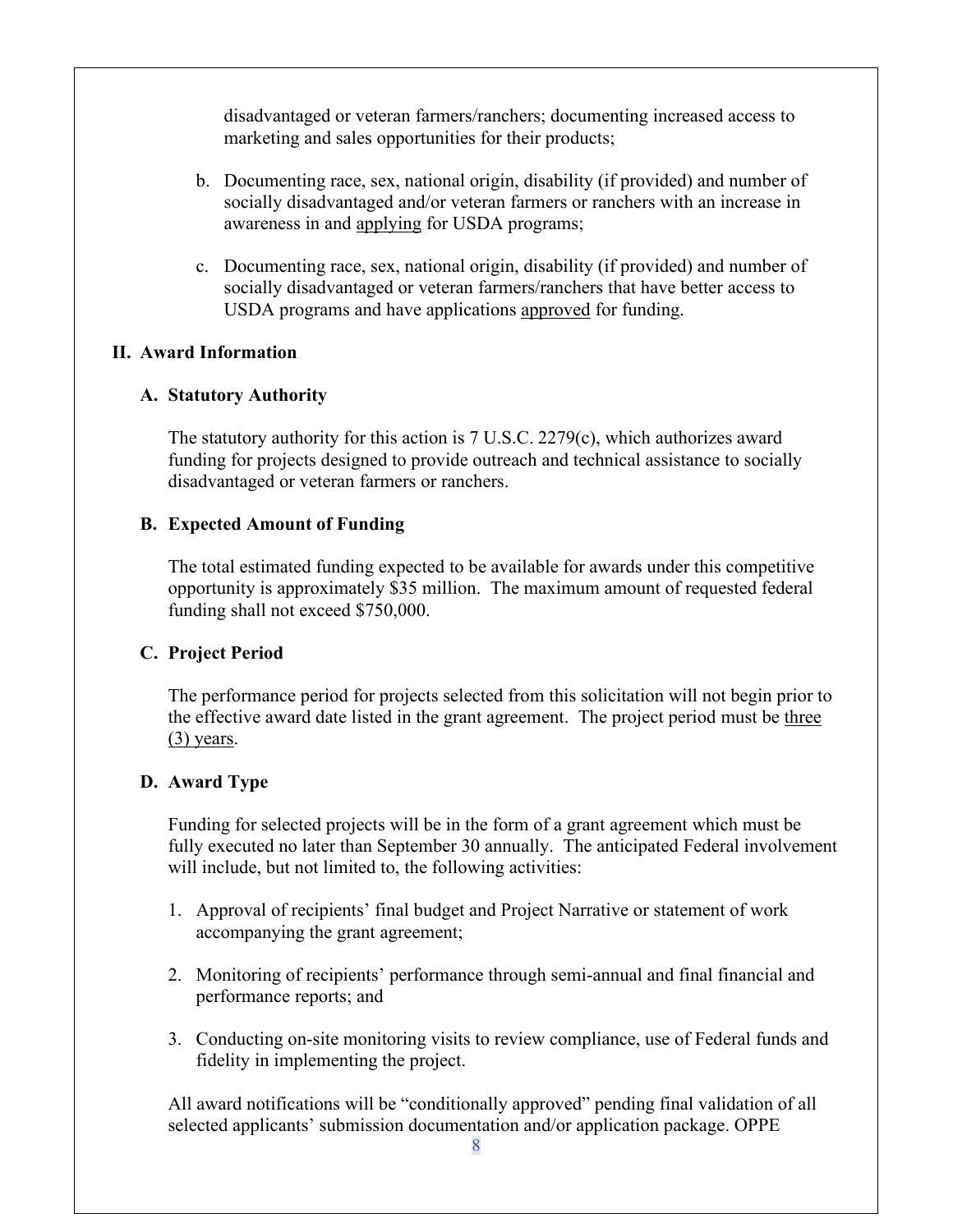reserves the right not to fund any "conditionally approved" application(s) found to be ineligible after final validation.

# **III. Eligibility Information**

# **A. Eligible Entities**

- 1. Any non-profit, community-based organizations, tribal entity, networks, or a coalition of community-based organizations with at least 3 years of documented expertise in working with socially disadvantaged farmers or ranchers or veteran farmers or ranchers that:
	- demonstrates experience in providing agricultural education or other agriculturally related services on USDA programs and services to socially disadvantaged or veteran farmers or ranchers;
	- provides documentary evidence of work with, and on behalf of, socially disadvantaged or veteran farmers or ranchers, or beginning farmers and ranchers during the 3-year period preceding the submission of a proposal for assistance under this program (the lead applicant and/or any organization(s) comprising of a coalition or network must meet the 3-year period preceding the submission criteria); and
	- does not or has not engaged in activities prohibited under Section  $501(c)(3)$  of the Internal Revenue Code of 1986.2.
- 2. An 1890 or 1994 land-grant institution of higher education (as defined in 7 U.S.C. §7601 and in Section 533 of the Equity in Educational Land-Grant Status Act of 1994 (7 U.S.C. 301 note)).
- 3. An American Indian Tribal community college or university or an Alaska Native cooperative college.
- 4. A Hispanic-Serving Institution of higher education (as defined in 7 U.S.C. §3103).
- 5. Any other institution of higher education (as defined in 20 U.S.C. §1001) that has demonstrated experience in providing agricultural education or other agriculturalrelated services to socially disadvantaged or veteran farmers or ranchers.
- 6. Any Federally-recognized Indian Tribe (as defined in 25 U.S.C. §5131) or a national tribal organization that has demonstrated experience in providing agricultural education or other agriculturally related services to socially disadvantaged or veteran farmers or ranchers.
- **7.** All other organizations or institutions that received funding under this program before January 1, 1996, but only with respect to projects that the Secretary considers similar to projects previously carried out by the entity under this program.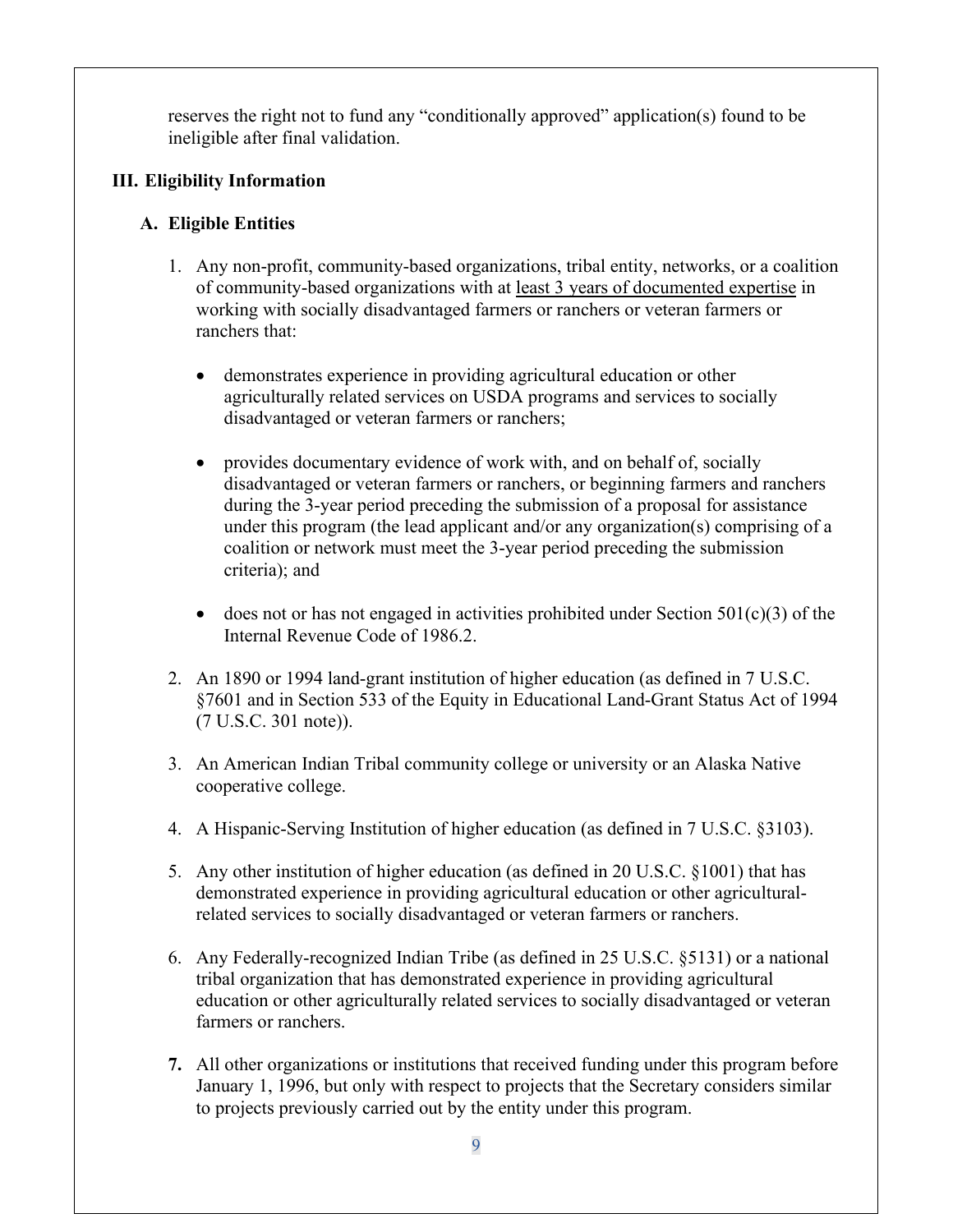# **B. Cost-Sharing or Matching**

There are no cost-sharing nor matching requirements associated with this program. Applicants may charge their negotiated indirect cost rate or 10 percent, whichever is lower. Indirect cost rates exceeding 10 percent will not be permitted.

# **C. Threshold Eligibility Criteria**

Applications from eligible entities that meet all criteria will be evaluated as follows:

- 1. Proposals must comply with the submission instructions and requirements set forth in Section IV of this announcement. Pages greater than the page limitation will not be considered.
- 2. Proposals must be received through Grants.gov [\(www.grants.gov\)](http://www.grants.gov/) as specified in Section IV of this announcement on or before the proposal submission deadline. Applicants will receive an electronic confirmation receipt of their proposal from [Grants.gov.](http://www.grants.gov/)
- 3. Proposals received after the submission deadline will not be considered. **Note that in order to submit proposals, organizations must create an account in [Grants.gov](http://www.grants.gov/) and in the System for Awards Management (www.SAM.gov); both of which could take several weeks**. Therefore, it is strongly suggested that organizations begin this process immediately. Registering early could prevent unforeseen delays in submitting your proposal.
- 4. Proposals must address a minimum of two programmatic mission areas listed in Section I, Part B, (i-v) to provide outreach, education, and/or technical assistance to socially disadvantaged or veteran farmers or ranchers.
- 5. Recipients of a 2501 Grant with a Period of Performance that extends beyond 90 days of the current fiscal year are not eligible to apply (this does not apply to grantees with a no-cost extension). For example, current 2501 Grant recipients must complete their projects by the end of the current calendar year to be eligible to apply.
- 6. Incomplete or partial applications will not be eligible for consideration. Any required documents missing from an applicant's application will render that applicant ineligible and the application will not be forwarded to the Review Panel (the Panel) for review. Additionally, applications may not be accepted for review if they exceed the maximum allowable pages for the Project Narrative, exceed the maximum federal budget request, or propose objectives that do not adhere to the specific goals of the 2501 Program. See Section IV. Content of Proposal Package Submission, subparagraph C, for required documents.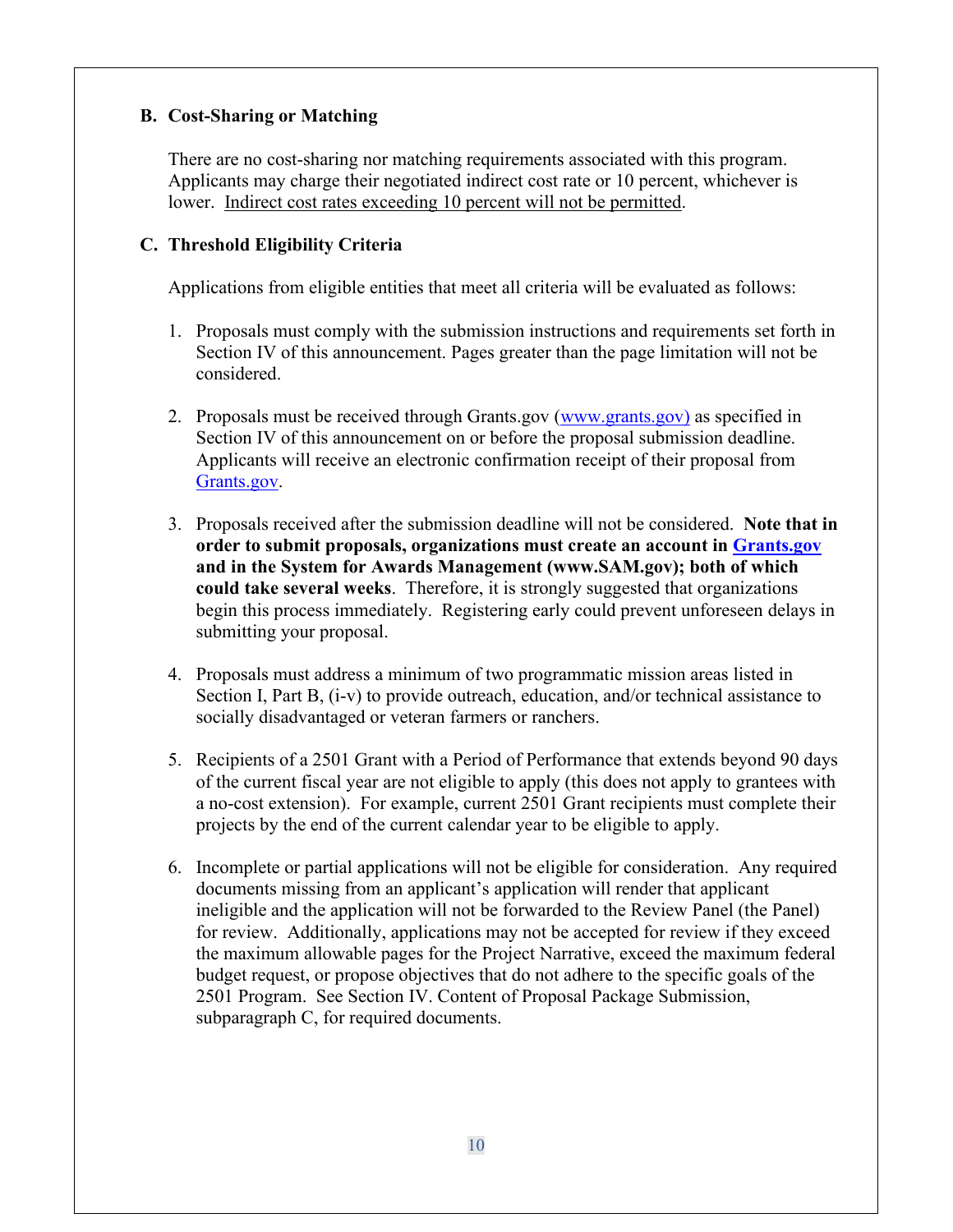#### **IV. Proposal and Submission Information**

## **A. System for Award Management (SAM)**

SAM.gov streamlines the application process and reduces applicant burden by enabling applicants to complete the required Financial Assistance Representations and Certifications in SAM.gov when applying for any Federal financial assistance.

It is a requirement to register for SAM [\(www.sam.gov\)](http://www.sam.gov/). **There is NO fee to register for this site.** This registration must be maintained and updated annually. Applicants can register or update their profile, at no cost, by visiting the SAM website at [www.sam.gov.](http://www.sam.gov/) This is a requirement to registering for Grants.gov where all organizations must submit their application.

The **Financial Assistance Representations and Certifications Report must be completed**. Grant applicants are essentially applying for Federal financial assistance. Therefore, in order to complete the Financial Assistance Representations and Certifications Report, you must respond "yes" to the question in SAM.gov that asks, "Does XYZ Organization wish to apply for a Federal Financial assistance project or program?" Completing this report certifies that your organization is in compliance with all relevant provisions of Federal laws, executive orders, regulations, and public policies governing financial assistance awards.

Per 2 CFR part 200, applicants are required to: 1) be registered in SAM **prior to** submitting an application; 2) provide a valid unique entity identifier in the application; and 3) continue to maintain an active SAM registration with current information at all times during which the organization has an active Federal award or an application or plan under consideration by a Federal awarding agency. The OPPE may not make a Federal award to an applicant until the applicant has complied with all applicable unique entity identifier and SAM requirements. If an applicant has not fully complied with the requirements by the time the OPPE is ready to make a Federal award, the OPPE may determine that the applicant is not qualified to receive a Federal award and use that determination as a basis for making a Federal award to another applicant. Additionally, organizations found to have unresolved key personnel exclusions will not be awarded.

SAM contains the publicly available data for all active exclusion records entered by the Federal Government identifying those parties excluded from receiving Federal contracts, certain subcontracts, and certain types of Federal financial and non-financial assistance and benefits. All applicant organizations and their key personnel will be vetted through SAM to ensure compliance with this Federal requirement. Organizations identified as having delinquent Federal debt may contact the Treasury Offset Program for instructions on resolution at (800) 304-3107. In the meantime, organizations will not be awarded a grant prior to resolution.

Should an applicant be awarded a grant, ezFedGrants (USDA's financial grants management system) is linked with [SAM](https://gcc02.safelinks.protection.outlook.com/?url=http%3A%2F%2Fwww.SAM.gov&data=02%7C01%7C%7C58a5fa54ef3148acbb7108d7217db27b%7Ced5b36e701ee4ebc867ee03cfa0d4697%7C0%7C0%7C637014696066441521&sdata=lookP21nte4PcPXBoWQtJi%2BitImQx5mzqLKlCJMvlqI%3D&reserved=0) to ensure funding payments are directed properly; therefore, entities must enter their banking information through [SAM.](https://gcc02.safelinks.protection.outlook.com/?url=http%3A%2F%2Fwww.SAM.gov&data=02%7C01%7C%7C58a5fa54ef3148acbb7108d7217db27b%7Ced5b36e701ee4ebc867ee03cfa0d4697%7C0%7C0%7C637014696066451532&sdata=m686DO5ZHYuYvQdtaMCCV76KB0436vaxf6LRS71mJ%2B0%3D&reserved=0) Federal agencies cannot award funding to any organization not properly/fully registered is SAM.

11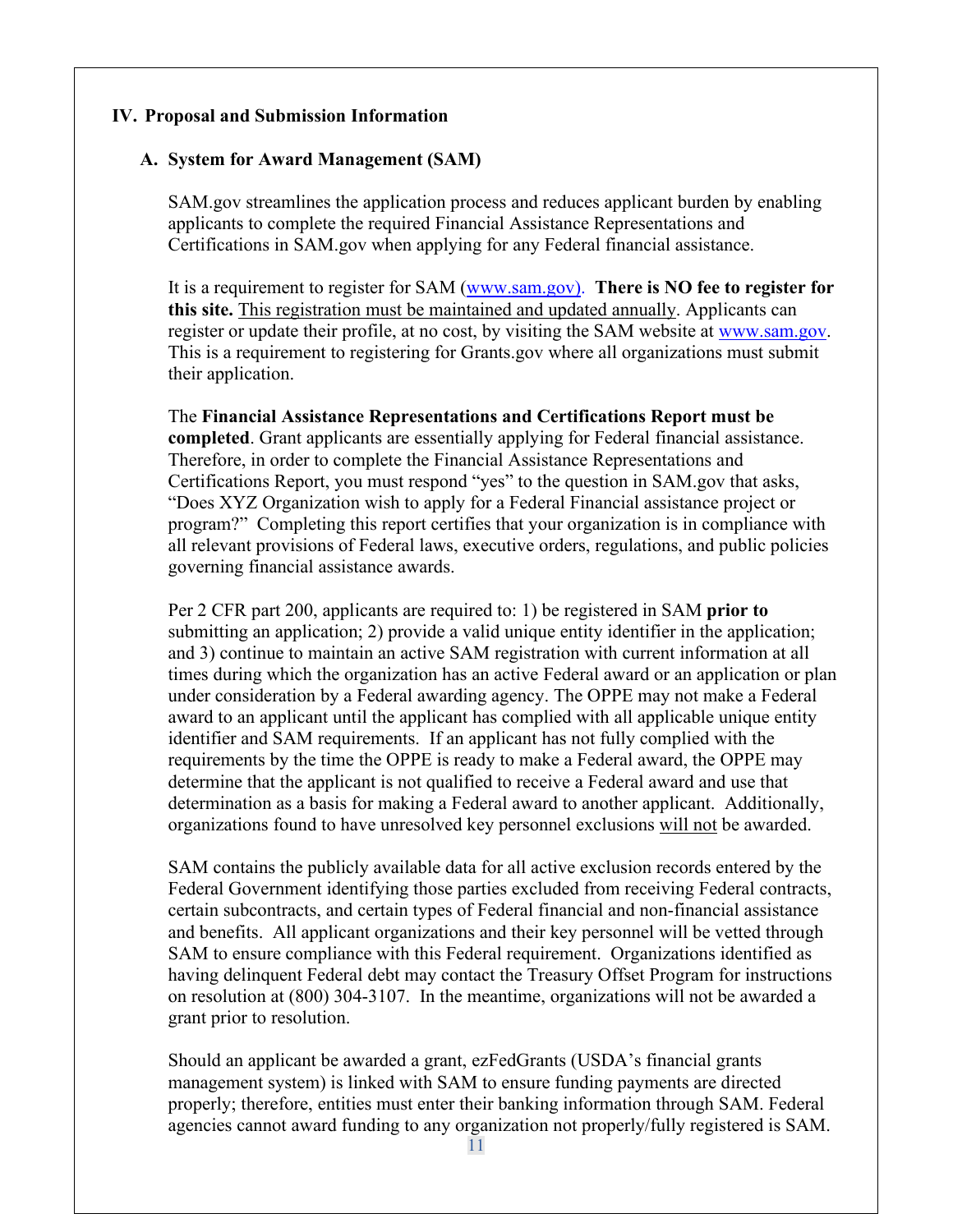### **B. Obtain Proposal Package from Grants.gov (www.grants.gov)**

Federal agencies post competitive funding opportunities on Grants.gov and applicants must submit their application or proposal to apply for Federal financial assistance through Grants.gov. Applicants can learn about grants by visiting Grants.gov [\(www.grants.gov\)](http://www.grants.gov/), clicking on the **Learn Grants** tab and search for funding opportunities by clicking on the **Search Grants** tab on this site.

All Applicants will be required to register with **Grants** gov in order to begin the proposal submission process. We strongly suggest you initiate this process immediately to avoid processing delays due to registration requirements. There is no cost for registration. This website is managed by the Department of Health and Human Services, not the OPPE. Many Federal agencies use this website to post Funding Opportunity Announcements (FOA). Click on the "Support" tab to contact their customer support personnel if you need help with submitting your application.

Applicants may download individual grant proposal forms from [Grants.gov.](http://grants.gov/) For assistance with [Grants.gov,](http://www.grants.gov/) consult the Applicant User Guide at [http://grants.gov/assets/ApplicantUserGuide.pdf.](http://grants.gov/assets/ApplicantUserGuide.pdf)

Federal funding agencies post funding opportunities on [Grants.gov.](http://www.grants.gov/) The OPPE is not responsible for submission issues associated with [Grants.gov.](http://www.grants.gov/) If you experience submission issues, contact [Grants.gov](http://www.grants.gov/) support staff for assistance.

Proposals must be submitted by June 8, 2022, via [Grants.gov](http://www.grants.gov/) at 11:59 p.m. EDT. Proposals submitted after this deadline will not be considered.

## **C. Content of Proposal Package Submission**

All submissions must contain completed and electronically signed original application forms, as well as a Project Narrative and a Budget Narrative as described below:

- 1. Required forms, documents, and attachments. The forms listed below can be found in the proposal package at [Grants.gov](http://www.grants.gov/) and must be submitted with all applications. Required forms are provided in the package as fillable forms. Applicants must download and complete these forms and submit them in the application submission portal at [Grants.gov.](http://www.grants.gov/) PDF documents listed below are documents the applicant must create and submit in PDF format. Use the checklist of required documents below to submit your application through Grants.gov:
	- $\checkmark$  Standard Form (SF) 424, Application for Federal Assistance
	- $\checkmark$  Project/Performance Site Location(s)
	- $\checkmark$  Project Abstract Summary
	- Project Narrative (**in PDF format)**
	- $\checkmark$  Standard Form (SF) 424A, Budget Information–Non-Construction Programs
	- Budget Narrative (**in PDF format**)
	- $\checkmark$  Key Contacts (list names of all key personnel)
	- Grants.gov Lobbying Form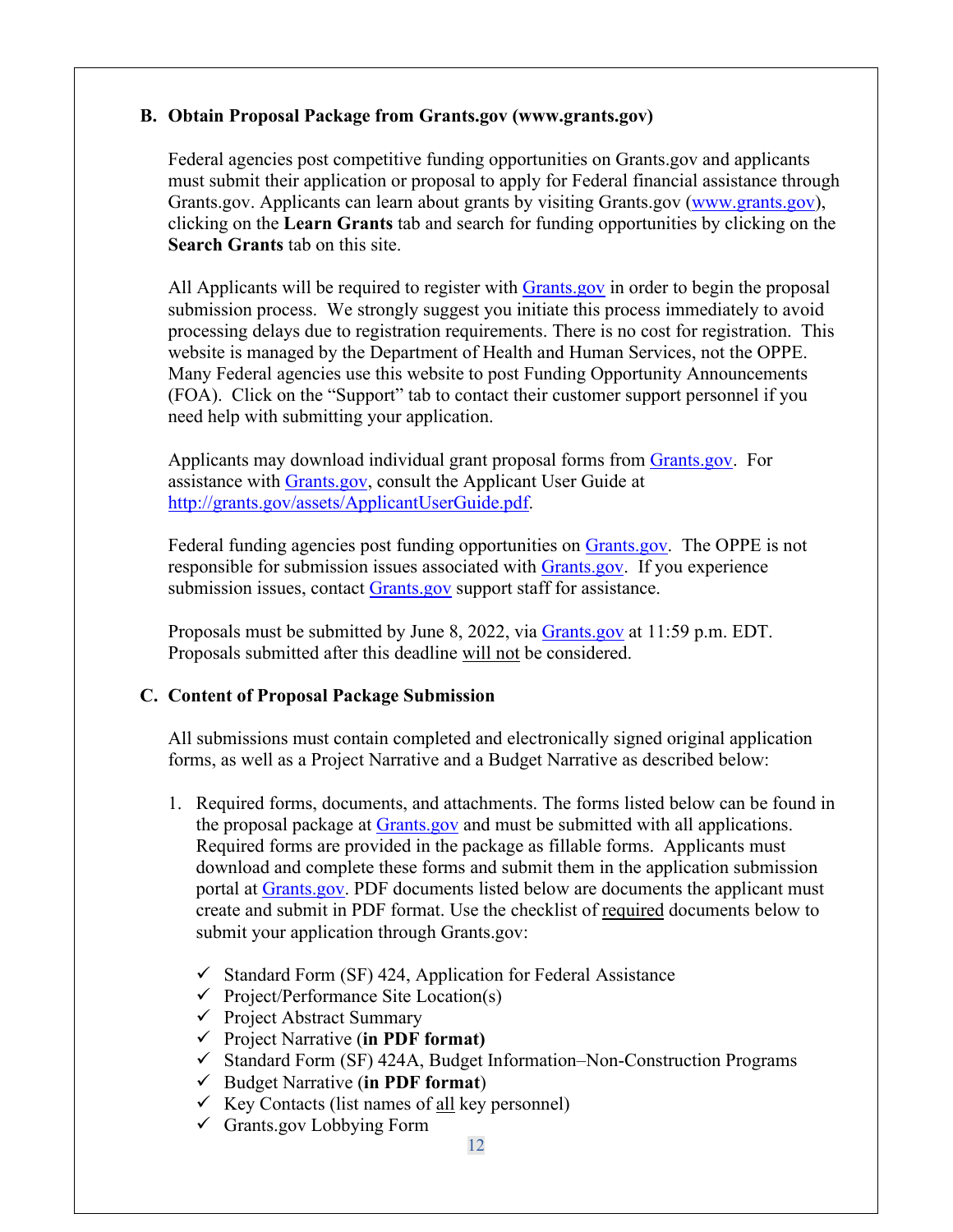- $\checkmark$  Articles of Incorporation for non-profit organizations & community-based organizations; attach under "Attachments Form" -see last bullet)
- $\checkmark$  501(c)3 Certificate/letter from the IRS (for non-profit organizations; attach under "Attachments Form" -see last bullet)
- $\checkmark$  Resumes of all key personnel working on your project
- Attachments Form (**where you may place all your appendices,** i.e., Letters of Partnership, Letters of Intent, Resumes, Articles of Incorporation, other supporting documents, etc.)

Do not include lengthy or unnecessary organizational documents such as your organization's business plans, Annual Reports, or full course or training curriculums in your application. Excessively large documents in applications are cumbersome and increase downloading errors from Grants.gov and in forwarding to the Review Panel.

Below is further guidance, where needed, for completing the required forms, documents, and attachment forms listed above.

### **SF-424, Application for Federal Assistance**

Complete all highlighted areas on this form. Pay particular attention to block 18a of the SF-424. This is the total amount of Federal funding you are requesting under the 2501 Program. This form is the official requesting document and the amount that will be considered if you should have any discrepancies between this form and your Budget Information Form, SF-424A. Ensure this form is completed with accuracy, particularly email addresses and phone numbers. The OPPE may not be able to reach you if your information is incorrect.

#### **Project/Performance Site Location(s)**

Complete all highlighted areas on this form. Add additional locations if your project will be carried out at additional sites.

#### **Project Abstract Summary**

A Project Abstract Summary is a concise summary about your project. No points will be given or subtracted for the Project Summary Page as it will be used only for informational purposes. It may be used in its entirety or in part for media purposes to include in press releases, informational emails to potential stakeholders or partners, to provide upper echelons of government with a snapshot of an organization, and for demographic purposes. **Do not restate the objectives of the 2501 Program** (i.e. "to provide outreach and technical assistance for socially disadvantaged farmers and ranchers and veterans farmers and ranchers"); the Project Abstract Summary should reflect the goal of your specific project. Limit your Project Abstract Summary to 250 words and include the following:

- Your organization's name;
- Name of your project;
- Three or four sentences describing your project;
- The primary populations/communities you serve;
- The project's geographic service area (counties, state(s), etc.); and
- Project Director's name, email address, and telephone number.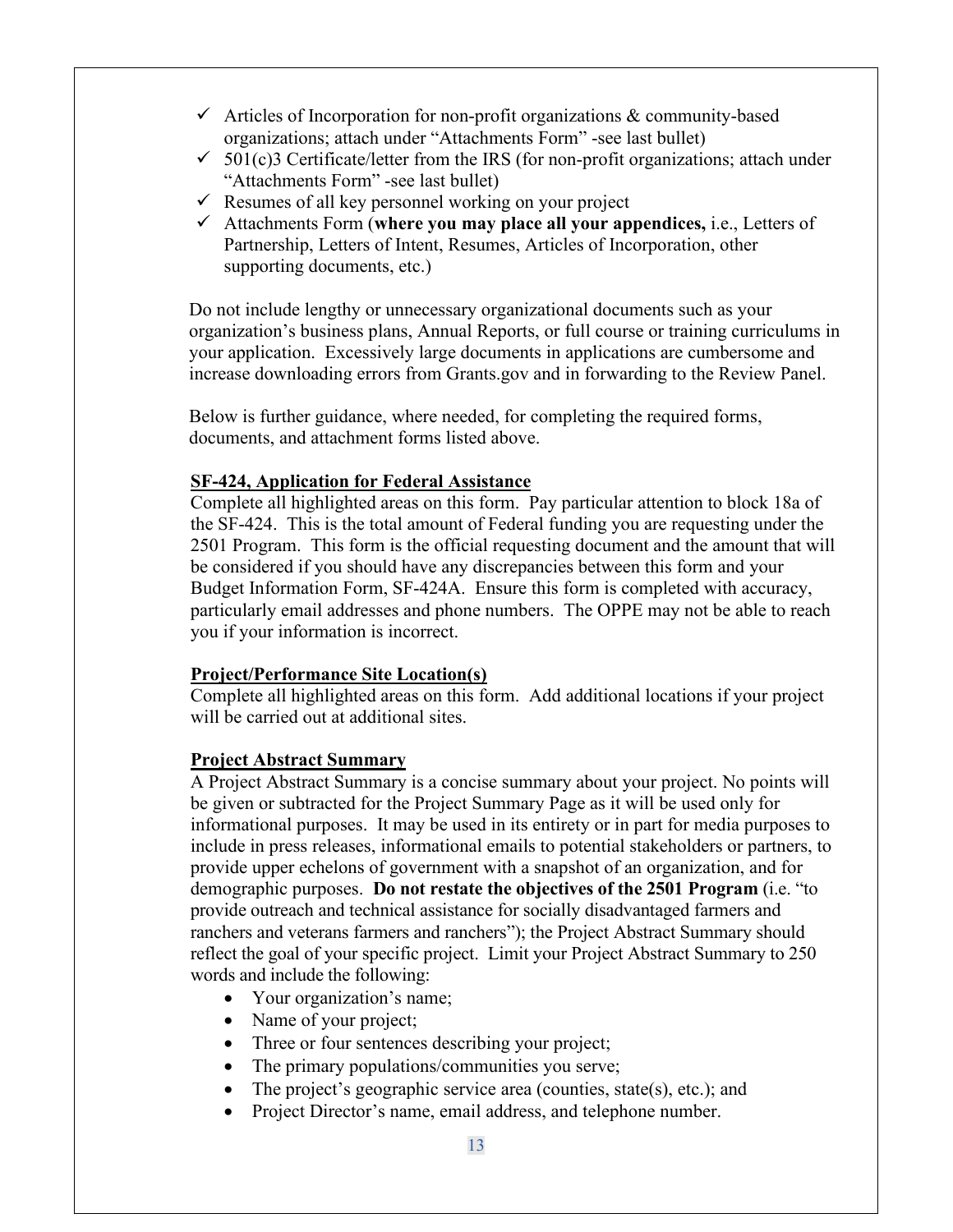**Project Narrative (not to exceed 30 double-spaced pages)** The Project Narrative is a document that you create. It must include a timeline of proposed activities. Formatting requirements for Project Narratives are 1-inch margins and 12-point font, and double-spaced. Number each page of the Project Narrative to indicate the total number of pages (i.e., 1 of 30, 2 of 30, etc.). **To ensure fairness and uniformity for all applicants, Project Narratives not conforming to this stipulation may not be considered.**

Project proposals should include a well-conceived strategy for addressing the programmatic mission areas stated in Section I, Part B, Scope of Work. Organizations should state which programmatic mission areas will be addressed. Additionally, proposals must: 1) define and establish the existence of the needs of socially disadvantaged farmers or ranchers or veteran farmers or ranchers, or both; 2) identify the geographic area of service; and 3) discuss the potential impact of the project; 4) clearly state their 3-years of experience in delivering agriculture related services to socially disadvantaged or veteran farmers and ranchers and provide documented proof; and 5) clearly document how you plan to fulfill the requirement to coordinate efforts in partnership with the OPPE and USDA Service Centers in your state to maximize outreach and training in your service territory.

- Programmatic Capability: Project proposals must: 1) identify the experience of the organization(s) and key personnel taking part in the project (past successes); 2) identify the names of organizations that will be your partners in the project if any; (3) identify the qualifications, relevant experience, education, and publications of each Project Manager or partners; and (4) specifically address the work to be completed by key personnel and their roles and responsibilities within the scope of the proposed project. This includes partnering scenarios whereas each partners' roles and responsibilities must be defined.
- Financial Management Experience: Document a demonstrated ability to successfully manage and complete your project by including details of successfully completed past projects and financial management experiences.
- Tracking and Measuring: Clearly document a detailed plan for tracking and measuring project progress including the results of the project in terms of achieving expected project outputs and outcomes as stated in Section I, Part C, Performance Measures. Address both quantitative and qualitative data. A mitigation or contingency plan should also be addressed.
- Timelines are an integral part of your project and must be included in your Project Narrative. In an organized format, create a timeline for each task to be accomplished during the entire proposed period of performance. Relate each task to one of the five programmatic mission areas in Section I, Part B. The timeline is part of the 30-page limit and should be detailed enough to show your activities, start and end dates, assigned personnel, milestones, and deliverables in a chronological order. The timeline may be in a table format and does not have to be double-spaced.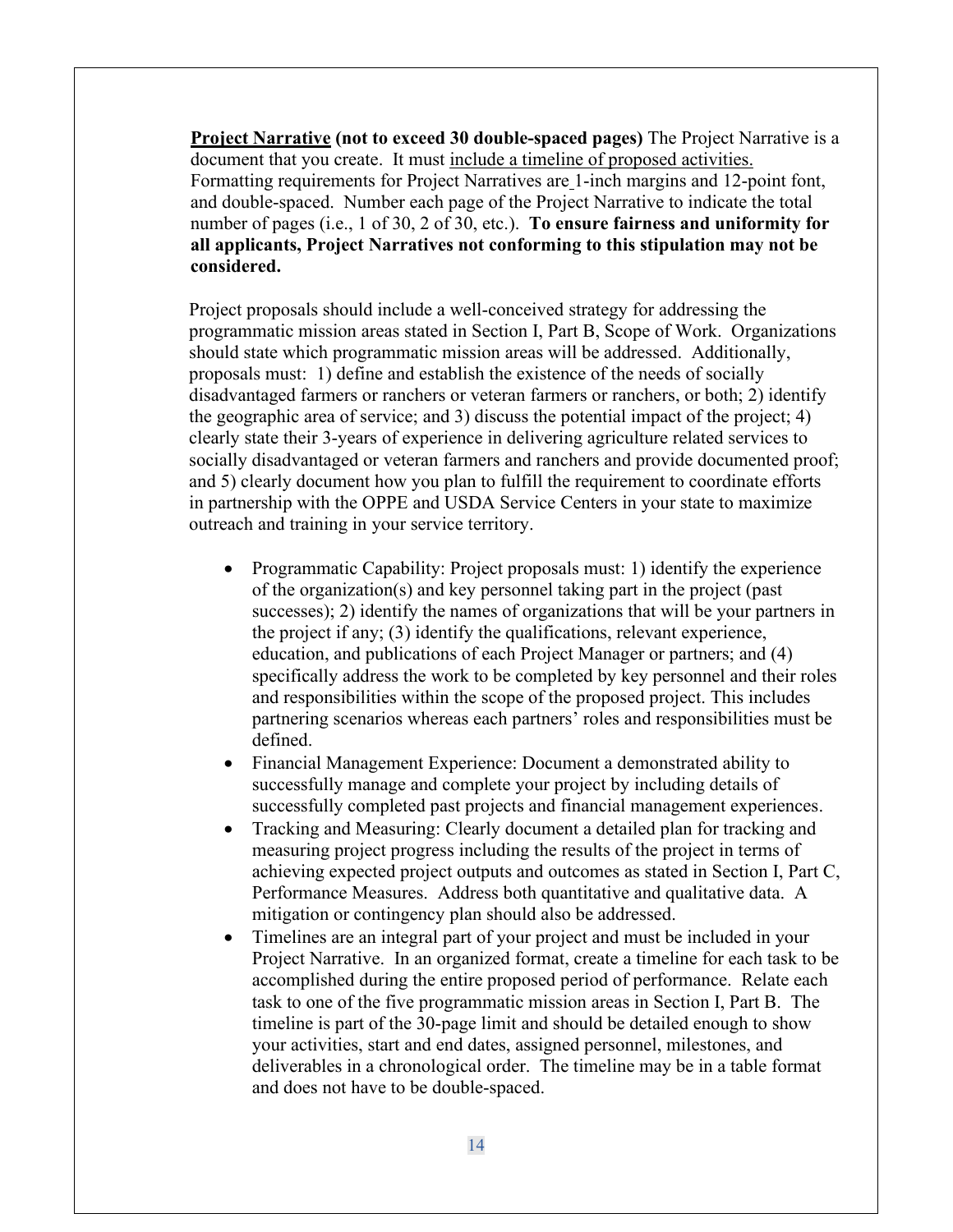Attach your Project Narrative in PDF format to the Mandatory Project Narrative form in your Grants.gov package.

### **SF-424A, Budget Information–Non-Construction Programs**

Provide as much information as possible on the SF-424A for each year of your project. For example, on page 1 of SF-424A, line 1 across may indicate year one of your project, line 2 across may indicate year two of your project, and line 3 across may indicate year three of your project. On page 1A of SF-424A, columns 1 through 3 may represent each year of your project. All cost categories on page 1A of this form are considered direct costs. Remember that your indirect cost rate may not exceed the 10 percent statutory limitation based upon modified direct costs found in 7 U.S.C.  $2279(1)(7)$ .

### **Budget Narrative (not to exceed 5 pages)**

The Budget Narrative is a document that you create. It must be no more than five pages. It does NOT have to be double spaced. You may use tables. While the OPPE understands that your proposed budget is an estimation of costs, your Budget Narrative should be based on financial forecasting assumptions. The Budget Narrative should identify and describe the costs associated with the proposed project, including sub-awards or contracts and indirect costs. These costs should be very detailed and descriptive as to their purpose. Review 2 CFR part 200 Subpart E—Uniform Administrative Requirements, Cost Principles, and Audit Requirements for Federal Awards to ensure your project is not planned with unallowable costs. Applicants may charge their negotiated indirect cost rate or 10 percent, whichever is lower. **Indirect cost rates exceeding 10 percent will not be permitted.** Each cost indicated must be reasonable, allocable, necessary, and allowable under 2 CFR part 200, Subpart E in order to be funded.

- Cost categories, also called Object Class Categories, include costs for Personnel, Fringe Benefits, Travel, Equipment, Supplies, Contractual, Construction, and Other costs.
	- **Personnel** costs: For each key staff person, provide the name (if known), title, time commitment to the project as a percentage of a full-time equivalent (FTE), annual salary, and grant funded salary. You may refer to the prevailing wage rates established by the Department of Labor by occupation and geographical area. Compensation for personnel services (whether classified as personnel, contractual services, or any other form) may not exceed the pro-rated equivalent of Step III of the Executive Schedule for Federal Employees.
	- Costs of consultants, subgrants, or contractors should be included in the "Contractual" cost category.
	- **Fringe Benefits**: Provide a break-down of amounts and percentages that comprise fringe benefit costs such as health insurance, FICA, retirement, etc.
	- **Travel costs**: Provide specifics on purpose of travel, number of travelers, destination, and estimates on costs for airfare, lodging, meals, car rentals,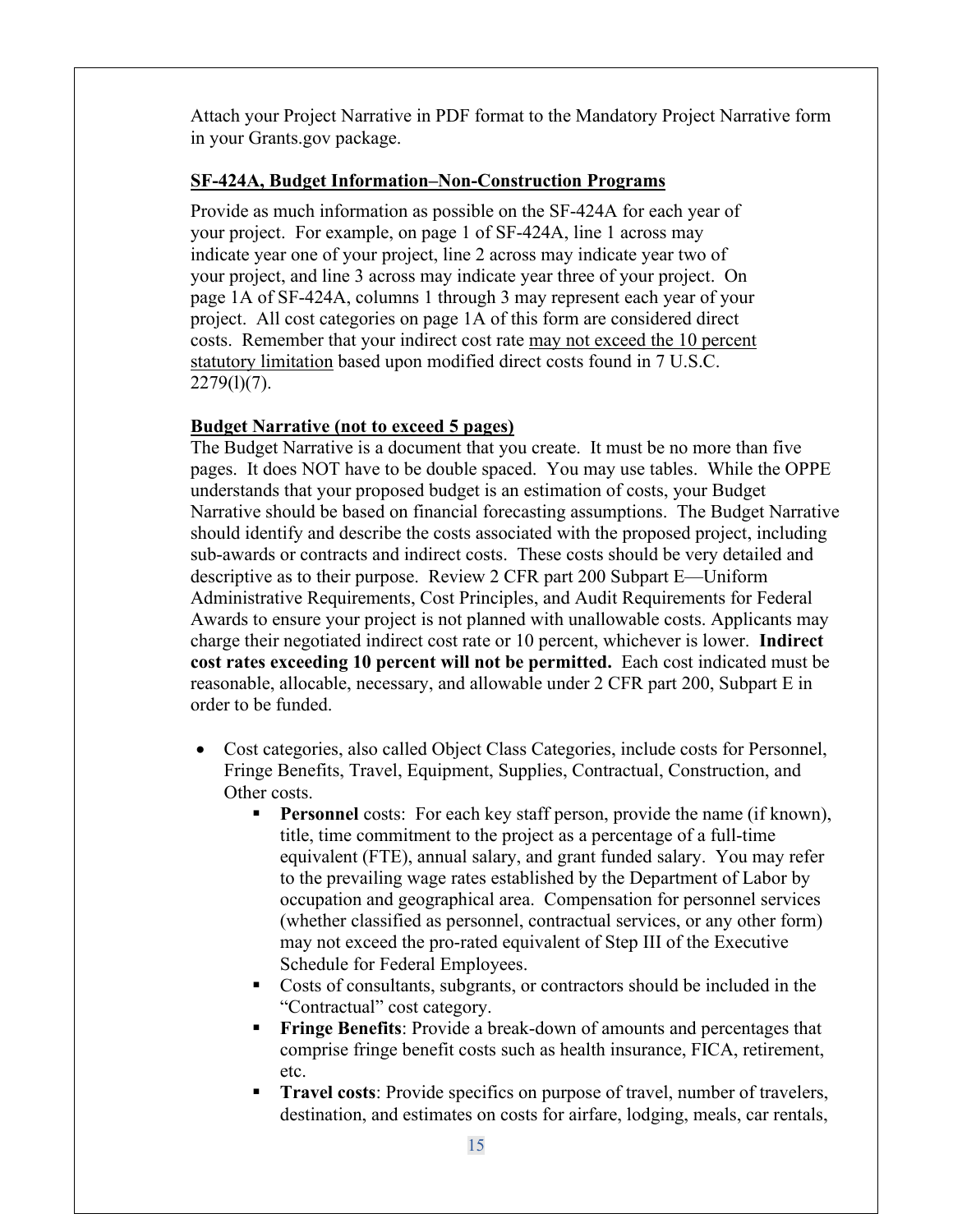and incidentals. The Federal Travel Regulations should be used as a guide.

- **Equipment:** Any article of nonexpendable, tangible personal property having a useful life of more than one year and an acquisition costs which equals or exceeds the lesser of (a) the capitalization level established by the organization for financial statement purposes, or (b) \$5,000. For each type of equipment requested, provide a description of the equipment, the cost per unit, the number of units, the total cost, and a plan for use on the project, as well as use or disposal of the equipment after the project ends. The Recipient shall maintain an annual inventory, which will include a brief description of the item, serial number, and amount of purchase for equipment purchased with grant funds, or received under a grant, and having a \$5,000 or more per unit cost. The inventory must also identify the sub-award under which the equipment was purchased. Maintenance and insurance will be the responsibility of the Recipient. Title of equipment will remain with the Recipient until closeout when disposition will be provided in writing by OPPE within 120 days of submission of final reports.
- **Supplies:** Specify general categories of supplies and their costs (less than \$5,000). Show computations and provide other information which supports the amount requested.
- **Contractual costs**: Costs should entail all contracts for services and goods that further the work of the project only.
	- Include third party evaluation contracts (if applicable) and contracts with secondary recipient organizations. Demonstrate that all procurement transactions will be conducted in a manner to provide, to the maximum extent practical, free, fair, and open competition. Identify proposed sub-contractor work and the cost of each sub-contractor. Provide a detailed budget for each subcontractor that is expected to perform work estimated to be \$30,000 or more, or 50% of the total work effort, whichever is less.
	- Identify each planned subcontractor and its total proposed budget. Each subcontractor's budget and supporting detail should be included as part of the applicant's budget narrative.
	- Provide the following information for each planned subcontract: a brief description of the work to be subcontracted; the number of quotes solicited and received, if applicable; the cost or price analysis performed by the applicant; names and addresses of the subcontractors tentatively selected and the basis for their selection; e.g., unique capabilities (for sole source subcontracts), low bidder, delivery schedule, technical competence; type of contract and estimated cost and fee or profit; and, affiliation with the applicant, if any.
	- Include all **Subawards** under Contractual Costs. Per 2 CFR part 200.1, Subaward -refers to an award provided by a pass-through entity (your organization) to a subrecipient for the subrecipient to carry out part of a Federal award received by the pass-through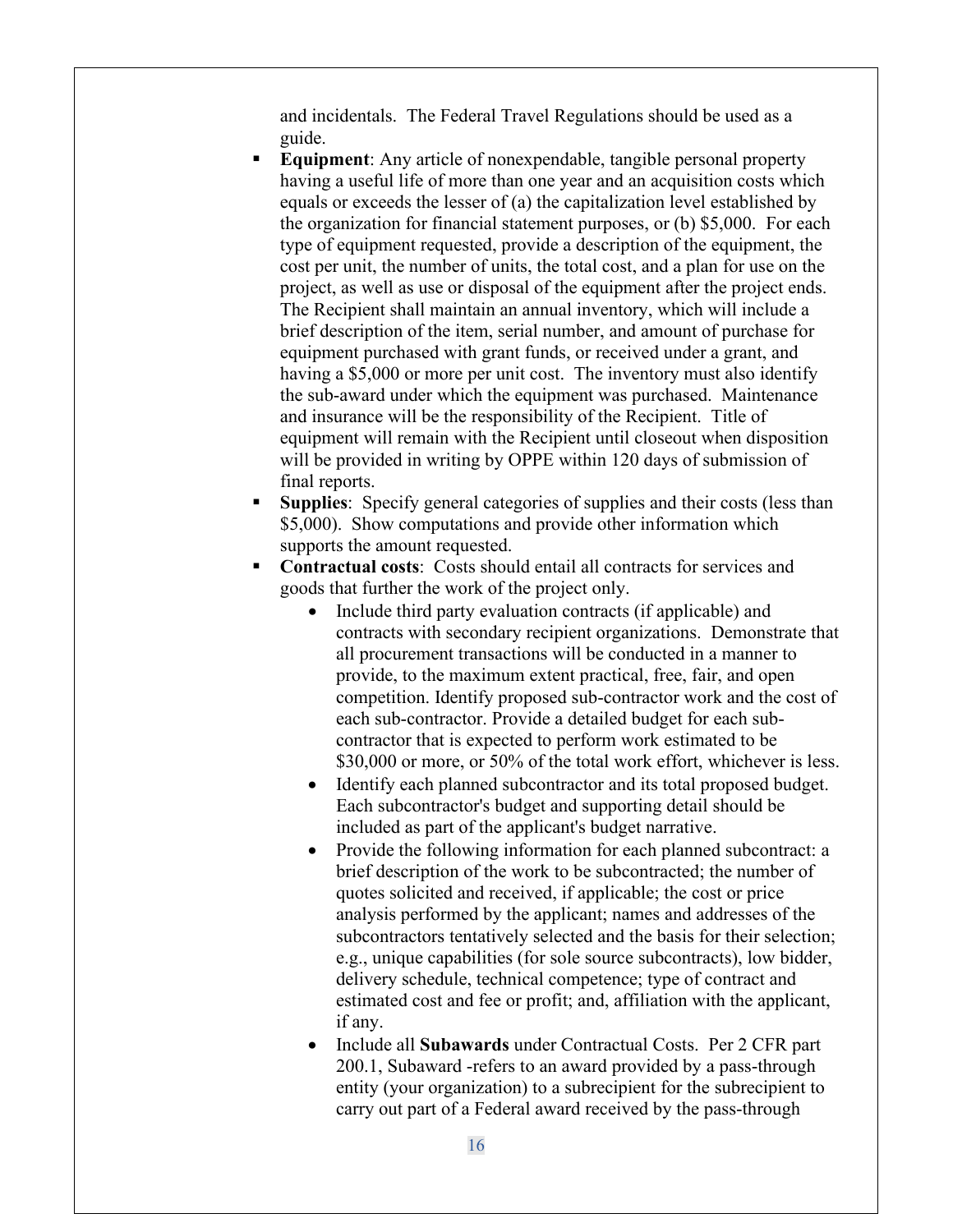entity. It does not include payments to a contractor or payments to an individual that is a beneficiary of a Federal program. A subaward may be provided through any form of legal agreement, including an agreement that the pass-through entity considers a contract.

*Subaward budgets***:** Roles and responsibilities must be defined to determine the level of involvement and efforts to increase training and outreach to socially disadvantaged farmers and ranchers. If applicable, identify each planned subaward and its total proposed budget. Include a brief description of the work to be performed.

 **Other costs**: Identify and describe in detail any other costs not identified in the above cost categories. Costs associated with an organization's dayto-day operations such as custodial workers would be an example of "Other" costs. Provide an itemized list with costs and state the basis for each proposed item.

Special notes when creating your budget:

### 1. **Review Unallowable Use of 2501 Grant Program Funds under the SUPPLEMENTARY INFORMATION section of this announcement.**

- 2. Costs must be deemed reasonable. This includes salaries for key personnel which may not exceed the prevailing wage rates established by the Department of Labor by occupation and geographical area (see 2 CFR part 200.404 and Appendix  $II(D)$ ).
- 3. Food for attendees of conferences may not exceed \$10 per person per meal, not to exceed two meals per day. Additionally, animals acquired and used for demonstration projects only, may not exceed \$4000, which includes any transportation costs, feed/feeding lot, etc. Grant funds may NOT be used to pay attendees as an incentive for participation in conferences nor be advertised as such. For a list of unallowable costs, see 2 CFR Part 200, subpart E.

Attach your Budget Narrative in PDF format to the Mandatory Budget Narrative form in your Grants.gov package.

#### **Key Contacts Form**

All key personnel should be listed on your Key Contact Form. At a minimum, the names of at least two key personnel should be provided to ensure that we are able to contact your organization. Provide first, middle, and last names of all key personnel that will be working on the proposed project. All organizations should submit at least a Project Director or Manager and a Financial Representative. Additional Key Contacts Forms may be used as necessary. **Ensure this form is completed with accuracy. Individuals not listed on an applicants' Key Contacts Form will not receive information about or access to data that concerns the applicant organization.**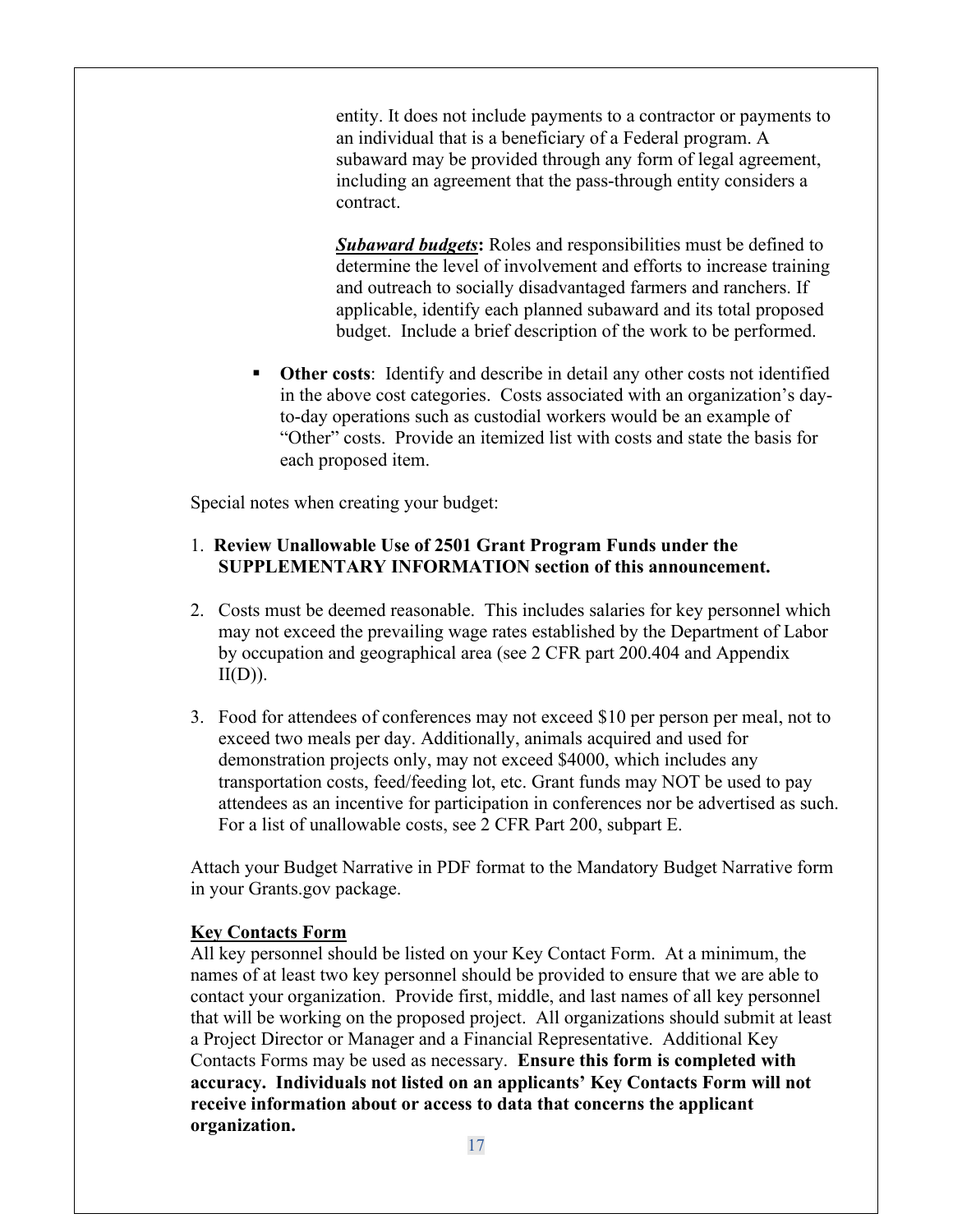#### **Attachments Form for Appendices**

Non-profit organizations must submit abbreviated Articles of Incorporation (must have been established at least 3 years prior to application submission) and their 501(c)3 Certificate/Letter from the IRS. All applicants should submit résumés for key personnel and subaward key personnel; Letters of Commitment; Letters of Intent, Partnership Agreements, or Memoranda of Understanding with partner organizations; Letters of Support; or other supporting documentation which is encouraged but not required. Using this form in your Grants.gov application package, applicants can consolidate all supplemental materials into one attachment or attach appendices documents individually. Do not include documents from other sections as an Appendix.

#### **DO NOT PASSWORD PROTECT ANY OF YOUR SUBMITTED**

**DOCUMENTS OR FORMS.** Password protected documents cannot be viewed by the OPPE or the Review Panel.

#### **D. Sub-awards and Partnerships**

Funding may be used to provide subawards, which includes using subawards to fund partnerships; however, the lead recipient must utilize at least 50 percent of the total funds awarded, and no more than three sub-awards will be permitted. Subawardees and partners are generally responsible for carrying out grant activities as assigned. All subawardees and partners are subject to the requirements and responsibilities on the grant and must be a nonprofit or institution of higher education. This does not apply to contractors as they support the grant activities by providing goods and services. All applicants, including the lead or prime applicant if applying as a coalition of nonprofits, are responsible for ensuring that all sub-awardees comply with applicable requirements for subawards and are subject to the Terms and Conditions of the Agreement, if awarded. Applicants must provide documentation of a competitive bidding process for services, contracts, and products, including consultants and contractors, and conduct cost and price analyses to the extent required by applicable procurement regulations.

The OPPE awards funds to one eligible applicant as the lead or prime award recipient. The lead or prime applicant must be indicated as the responsible party, if other organizations are named as partners or co-applicants or members of a coalition or consortium. The lead or prime award recipient will be held accountable to the OPPE for the proper administrative requirements and expenditure of all funds.

Per OMB guidance, Federal awarding agencies are required to check the SAM Exclusions list of persons and entities ineligible for Federal awards. This requirement flows down to Federal Award recipients who are required to check SAM Exclusions for all subawards and contracts. Lead or prime recipients must obtain prior written approval from the awarding agency for all proposed subawards, regardless of size, for all subawards not included in the original proposal (see  $2 \text{ CFR } 200.308(c)(6)$ ). For all subawards, prime recipients must confirm that they have conducted a risk-assessment of each of the proposed subrecipient(s) by name; and verify that each subrecipient does not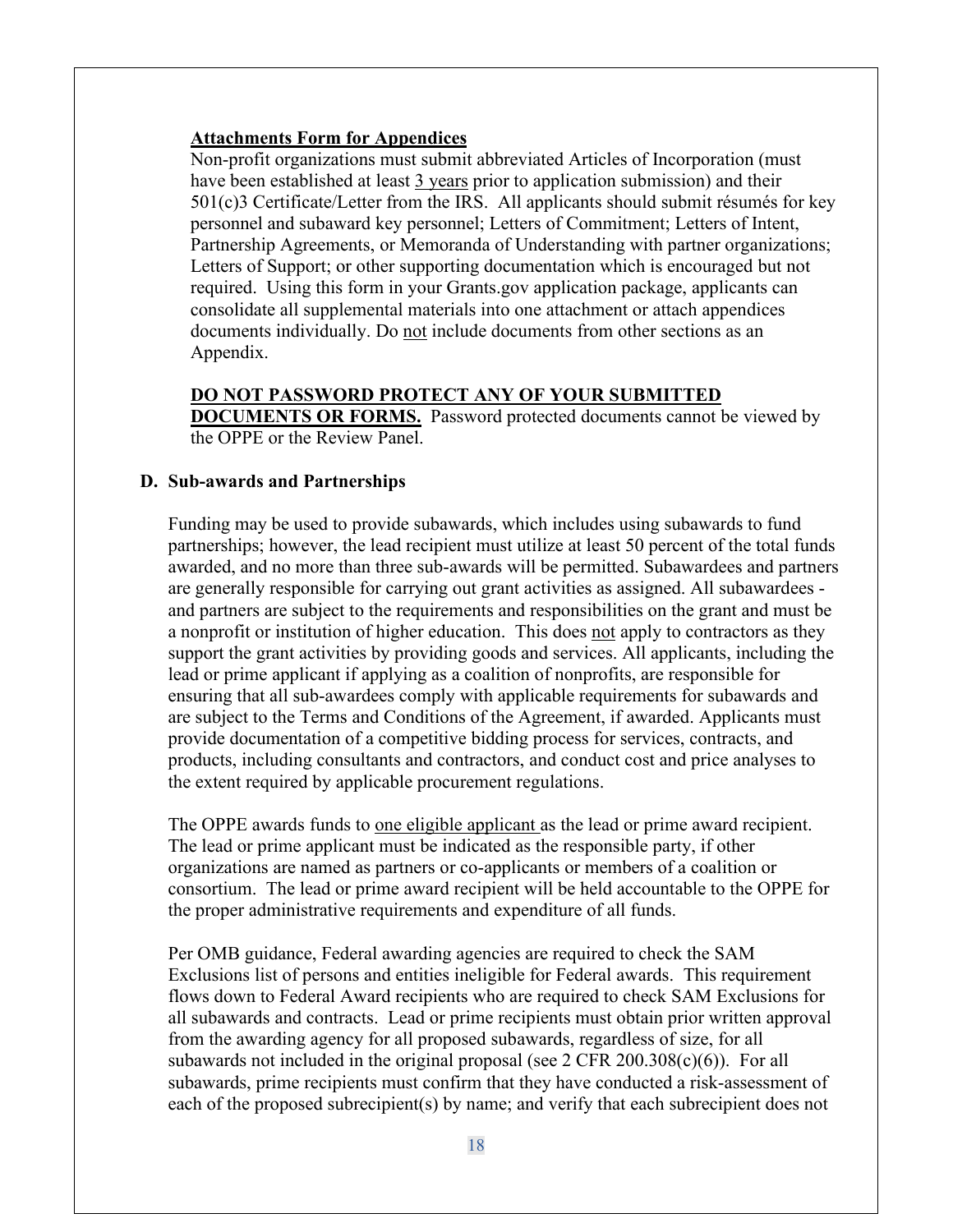have active exclusions in SAM and does not appear on the Suspension and Debarment List.

### **E. Submission Dates and Times**

The closing date and time for receipt of proposal submissions is June 8, 2022, at 11:59 p.m., EDT, via [Grants.gov](http://www.grants.gov/) [\(www.grants.gov\)](http://www.grants.gov/). Proposals received after the submission deadline will be considered late without further consideration. Proposals must be submitted through Grants.gov without exception. Additionally, organizations must also be registered in the System of Awards Management (SAM) at: [www.sam.gov.](http://www.sam.gov/) Creating an account for both websites can take several weeks to receive account verification and/or PIN numbers. Allow sufficient time to complete access requirements for these websites. Grants.gov supports many Federal granting agencies and their applicants. Delaying the submission of your application until the last day could be result in your application not being received on time due to issues pertaining to a high volume of users, system maintenance, issues with registration, having a pending registration because of a backlogged system, and expired SAM.gov registrations. **The proposal submission deadline is firm.** 

### **F. Confidential Information**

In accordance with 2 CFR part 200, the names of entities submitting proposals, as well as proposal contents and evaluations, will be kept confidential to the extent permissible by law. Any information that the applicant wishes to have considered as confidential, privileged, or proprietary should be clearly marked as such in the proposal. If an applicant chooses to include confidential or proprietary information in the proposal, it will be kept confidential to the extent permitted by law.

## **G. Pre-Submission Proposal Assistance**

- 1. **The OPPE may not assist individual applicants by reviewing draft proposals or providing advice on how to respond to evaluation criteria**. However, the OPPE will respond to questions from individual applicants regarding eligibility criteria, administrative issues related to the submission of the proposal, and requests for clarification regarding the announcement. Any questions should be submitted to  $2501$ Grants@usda.gov. Additionally, the OPPE will host public teleconferences to address questions and clarify requirements during the open period of this solicitation. Dates, time, and phone numbers are provided on Page 1 of this announcement.
- 2. The OPPE will post questions and answers relating to this funding opportunity during its open period on the Frequently Asked Questions (FAQs) section of our website: [www.partnerships.usda.gov/socially-disadvantaged-farmers-and-ranchers.](http://www.partnerships.usda.gov/socially-disadvantaged-farmers) Reviewing this section of our website will likely save you valuable time. The OPPE will update the FAQs on a weekly basis and conduct teleconferences on an as-needed basis.
- 3. Terms and Conditions of the Award. Visit our website at: https://www.usda.gov/partnerships/socially-disadvantaged-farmers-and-ranchers to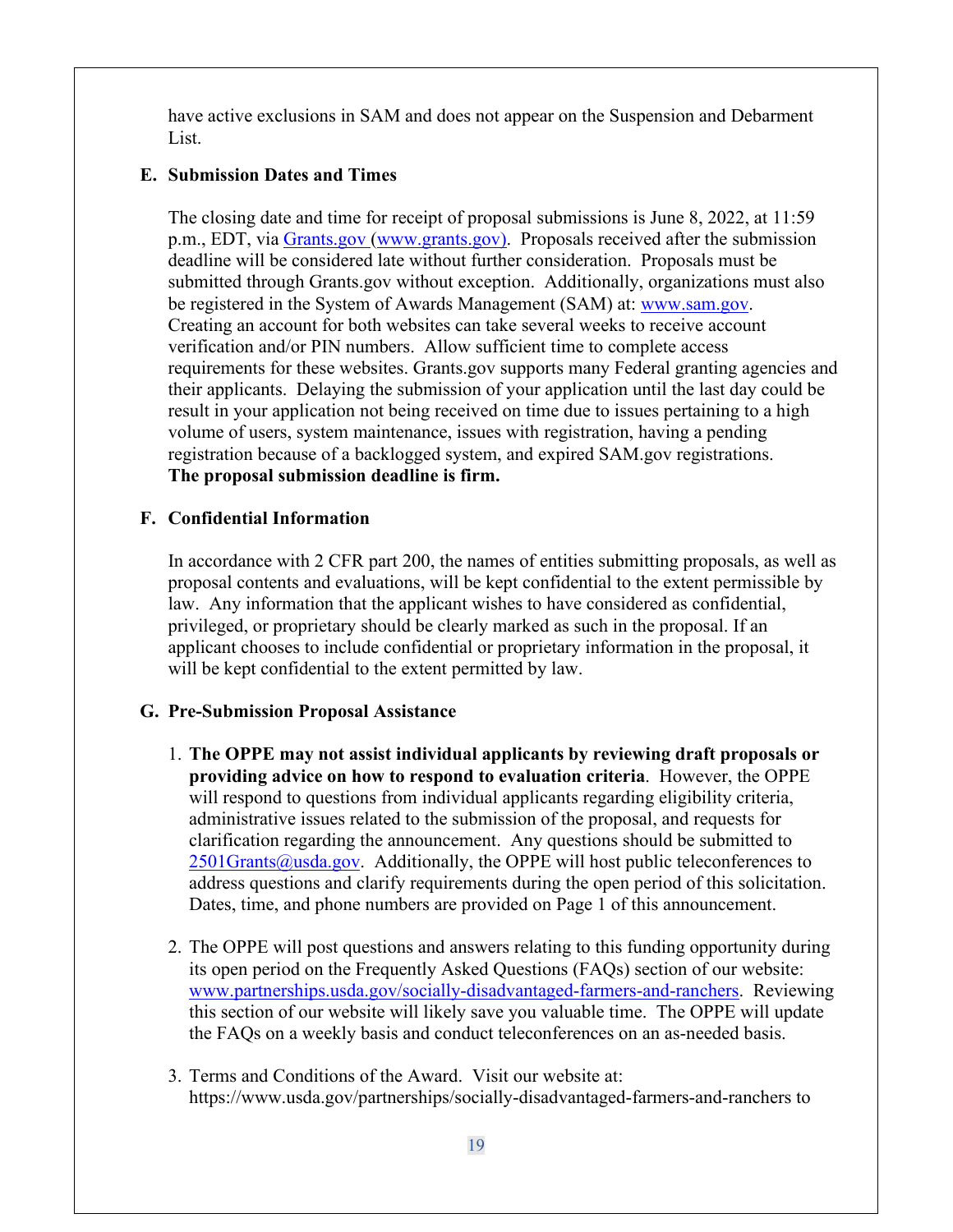review the most recent Terms and Conditions for administering our grants. This version is subject to change upon new program requirements.

4. Applicants selected for funding must inform their participants that USDA, or any of its third-party representatives, may contact them for quality assurance.

# **V. Application Review Information**

## **A. Evaluation Criteria**

Only eligible entities whose proposals meet the threshold criteria in Section III of this announcement will be reviewed according to the evaluation criteria set forth below. Applicants should explicitly and fully address these criteria as part of their proposal package. Each proposal will be evaluated under the regulations established under 2 CFR part 200.

The Panel will use a point system to rate each proposal, awarding a maximum of 105 points for nonprofit and community-based organizations (70 points, plus an additional 35 priority points for secretarial priorities) and 100 points for all other applicants (70 points, plus an additional 30 discretionary points for secretarial priorities). Each proposal will be reviewed by at least two members of the Panel. Panel members will review and score all applications that meet the initial eligibility review. The Panel will numerically score and rank each application. Funding decisions will be based on the Panel's rank score. Final funding decisions will be made by the designated approving official and are not appealable.

Please be patient as processing all submitted applications, vetting organizations, proposal reviews, approval process, and agreement creation is a lengthy process. All applicants will be notified electronically of their application status when final selections have been made and will be provided an opportunity for application feedback as provided within the correspondence.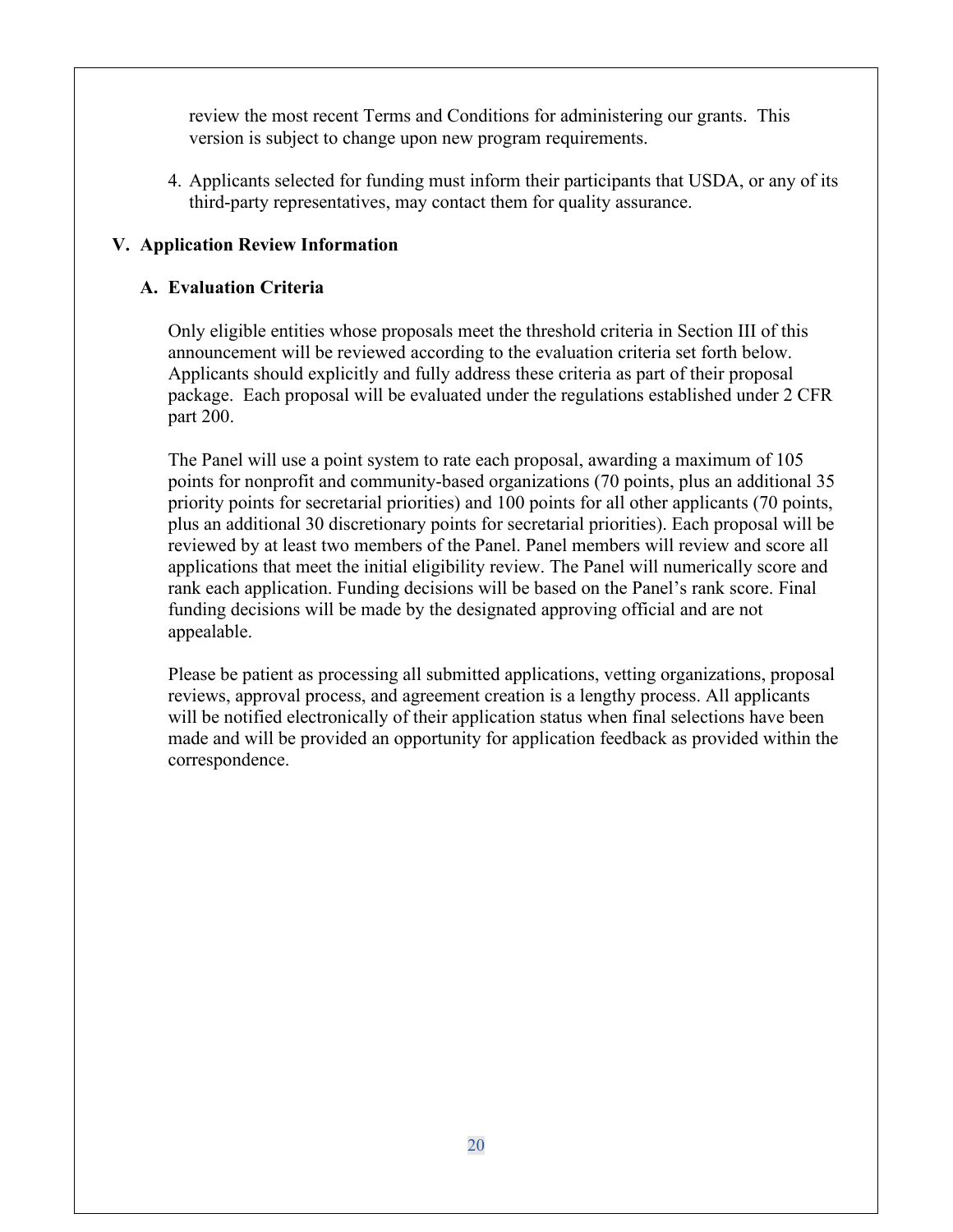| <b>Evaluation Criteria for New Grants Proposals</b><br><b>CRITERIA</b>                                                                                                                                                                                                                                                                                                                                                                                                                                                                                                                                                                                                                                                                                                                                                                                                                                                               | <b>POINTS</b>                                                       |
|--------------------------------------------------------------------------------------------------------------------------------------------------------------------------------------------------------------------------------------------------------------------------------------------------------------------------------------------------------------------------------------------------------------------------------------------------------------------------------------------------------------------------------------------------------------------------------------------------------------------------------------------------------------------------------------------------------------------------------------------------------------------------------------------------------------------------------------------------------------------------------------------------------------------------------------|---------------------------------------------------------------------|
| 1. Project Narrative (up to 30 points): Under this criterion, your proposal must<br>address at least two of the five programmatic mission areas identified in Section I,<br>Part B, Scope of Work and will be evaluated to the extent to which the narrative<br>includes a well-conceived strategy for addressing those requirements and objectives<br>(see Section IV, Part D Project Narrative for additional information).                                                                                                                                                                                                                                                                                                                                                                                                                                                                                                        | Up to 30<br>points                                                  |
| Note: Applicants may assist either socially disadvantaged farmers and ranchers or<br>veteran farmers and ranchers, or both groups. There are no additional points for<br>addressing both of these group. Conversely, there are no points deducted if your<br>proposal addresses only one of these groups.                                                                                                                                                                                                                                                                                                                                                                                                                                                                                                                                                                                                                            |                                                                     |
| 2. The Secretary of Agriculture shall give priority to nongovernmental and<br>community-based organizations with an expertise in working with socially<br>disadvantaged farmers and ranchers or veteran farmers or ranchers. If the applicant is<br>a nongovernmental or community-based organization; they will automatically receive<br>five (5) additional points (per the 2018 Farm Bill).                                                                                                                                                                                                                                                                                                                                                                                                                                                                                                                                       | 5 points for<br>CBO <sub>s</sub> and<br>non-profit<br>organizations |
| 3. The Secretary of Agriculture places a priority for funding on projects that<br>present problem-solving strategies that help socially disadvantaged or veteran farmers<br>and ranchers in resolving heirs' property issues/resolutions (including tribal<br>fractionated land, and land title issues); financial literacy and business planning; and<br>how to recoup losses resulting from COVID-19.<br>Note: Applicants will receive 5 points for addressing any single issue within this<br>bullet.                                                                                                                                                                                                                                                                                                                                                                                                                             | 5 points                                                            |
| 4. The Secretary of Agriculture places a priority for funding on projects that<br>align with the implementation of the American Rescue Plan including: Increasing<br>access to land and to credit; advancing education and career pathways related to<br>farming/ranching/forestry and agriculture; providing avenues that help producers<br>strengthen the food supply chain and building a food system that is fair, resilient, and<br>equitable that helps socially disadvantaged and veteran producers' ability to make a<br>living; promoting use of multiple USDA programs as well as local, state, tribal, and<br>other resources; and generate rural business opportunities and other development<br>efforts to advance the health, economic, and social welfare of socially disadvantaged<br>and veteran farmers/ranchers.<br>Note: Applicants will receive 5 points for addressing any single issue within this<br>bullet. | 5 points                                                            |
| 5. The Secretary of Agriculture places a priority for funding on projects that<br>address climate change with climate smart ag and forestry solutions including but not<br>limited to: building resilience to climate change and increasing agricultural<br>productivity; efficient and renewable energy practices; indigenous regenerative<br>practices, and soil, land, and water conservation practices that preserve natural and<br>agricultural ecosystems.<br>Note: Applicants will receive 5 points for addressing any single issue within this<br>bullet.                                                                                                                                                                                                                                                                                                                                                                    | 5 points                                                            |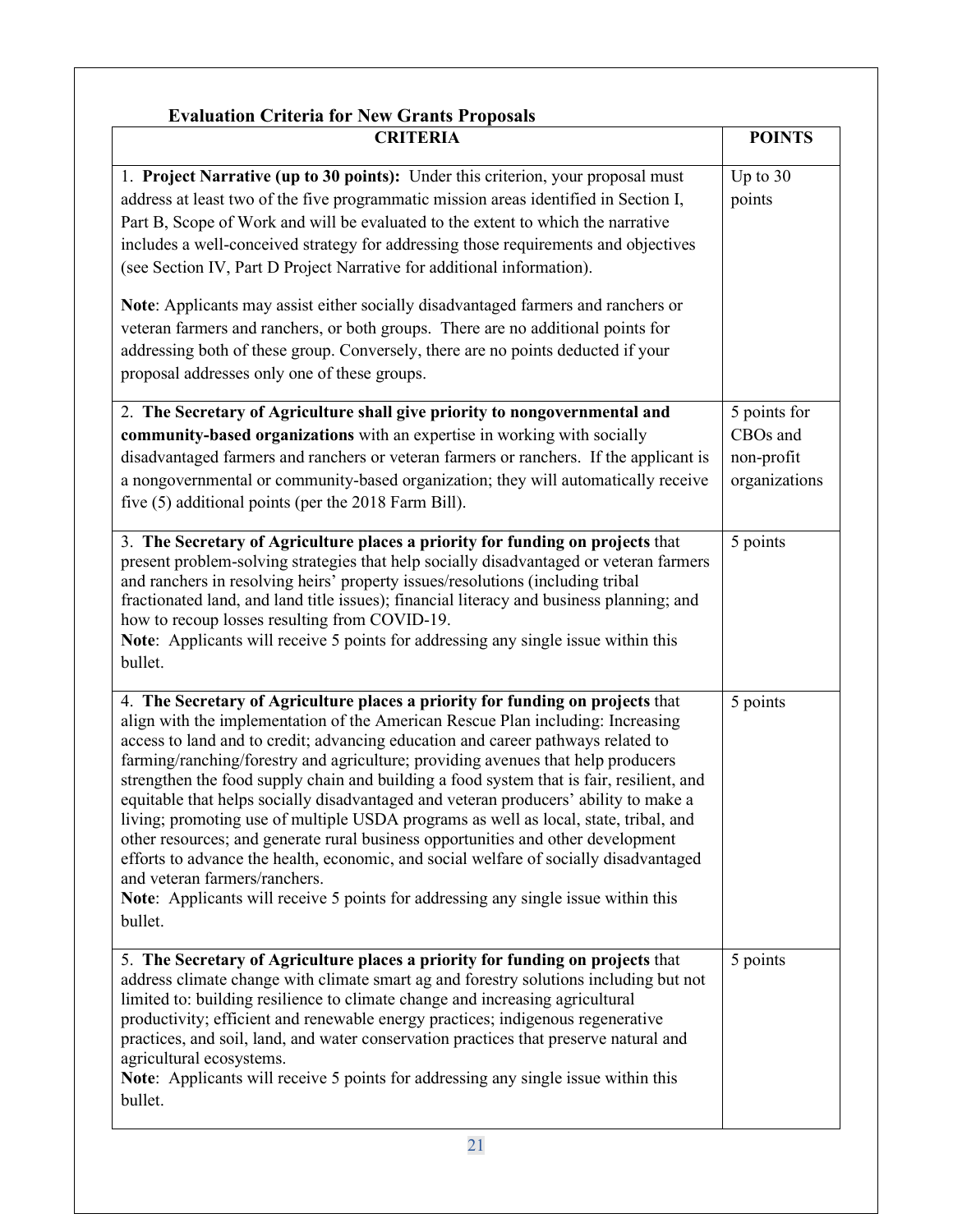| 6. The Secretary of Agriculture places a priority for funding on projects that            | 5 points       |
|-------------------------------------------------------------------------------------------|----------------|
| present problem-solving strategies that focus on removing systemic barriers and           |                |
| increasing equitable participation in USDA's programs and services, especially            |                |
| projects located in rural and urban communities in persistent poverty census tracts       |                |
| and/or counties.                                                                          |                |
| 7. The Secretary of Agriculture places a priority for funding on projects that are        | 5 points       |
| designed to address at least one of the following:                                        |                |
| Create new and fair market opportunities to assist socially disadvantaged,<br>٠           |                |
| veteran, and beginning farmers or ranchers or youth                                       |                |
| Provide relief for socially disadvantaged, veteran, and beginning farmers or<br>$\bullet$ |                |
| ranchers or youth that experienced adverse impacts due to the pandemic                    |                |
| Assist with climate change and climate-smart agriculture                                  |                |
| Rural community and economic development impacting socially<br>$\bullet$                  |                |
| disadvantaged, veteran, and beginning farmers or ranchers or youth                        |                |
| Assist socially disadvantaged, veteran, and beginning farmers or ranchers or<br>$\bullet$ |                |
| youth with farm and financial planning with a goal to increase sustainability             |                |
| of farming operations.                                                                    |                |
| 8. Programmatic Capability: Under this criterion, applicants will be evaluated            | Up to $10$     |
| based on their ability to successfully complete and manage the proposed project           | points         |
| considering the applicant's organizational experience, staff expertise and                |                |
| qualifications, and the organization's resources (see Section IV, Part D Programmatic     |                |
| Capability). The organization must clearly document its historical successes and          |                |
| future plans to continue assisting socially disadvantaged or veteran farmers and          |                |
| ranchers beyond the life of their project.                                                |                |
| 9. Financial Management Experience: Under this criterion, applicants will be              | Up to 5 points |
| evaluated based on their demonstrated ability to successfully complete and manage         |                |
| their proposed project considering their past performance in successfully completing      |                |
| and managing prior funding agreements (see Section IV, Part D Financial                   |                |
| Management Experience). Past performance documentation on successfully                    |                |
| completed projects may be at the Federal, state, or local community level. Per 2 CFR      |                |
| 200.205, if an applicant is a prior Federal award recipient, their record in managing     |                |
| that award will be reviewed, including timeliness in Progress and Financial Reporting     |                |
| and compliance with the Terms and Conditions of previous Federal awards.                  |                |
| 10. Tracking and Measuring: Under this criterion, the applicant's proposal                | Up to 15       |
| will be evaluated based upon presenting a clear and detailed plan for tracking            | points         |
| and measuring their progress toward accomplishing outputs and completing the              |                |
| expected outcomes (see Section I, Part C Outputs, Performance Measures, and               |                |
| Outcomes). Applicants should indicate clear thresholds or benchmarks in                   |                |
| relation to stated goals and objectives. Applicants must address how they intend          |                |
| to ensure a timely and successful completion of their project. Address both               |                |
|                                                                                           |                |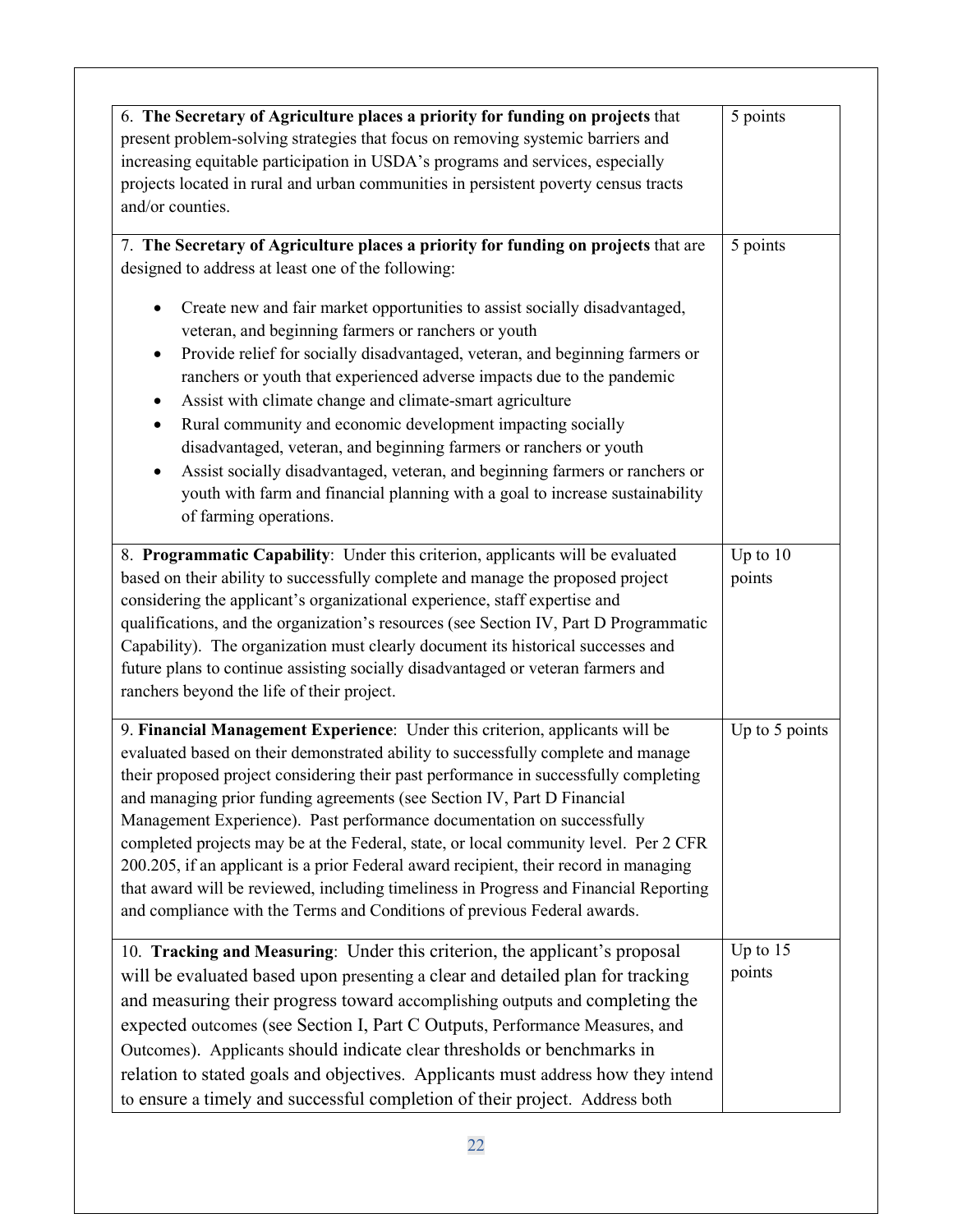| quantitative and qualitative data. A mitigation or contingency plan should also be<br>addressed.                                                                                                                                                                                                                                                                                                                                                                                                                                                            |                      |
|-------------------------------------------------------------------------------------------------------------------------------------------------------------------------------------------------------------------------------------------------------------------------------------------------------------------------------------------------------------------------------------------------------------------------------------------------------------------------------------------------------------------------------------------------------------|----------------------|
| 11. Budget: Under this criterion, your proposed project budget will be<br>evaluated to determine whether costs are reasonable, allowable, allocable, and<br>necessary to accomplish the proposed project goals and objectives (see 2 CFR<br>part 200.404 and Appendix II-D). The proposed budget must provide a<br>detailed breakdown of the approximate funding used for each major activity<br>(see Section IV, Part D. Budget Narrative). Additionally, indirect costs (10)<br>percent maximum) must be appropriately applied. For a list of unallowable | Up to $10$<br>points |
| costs, see 2 CFR Part 200, subpart E                                                                                                                                                                                                                                                                                                                                                                                                                                                                                                                        |                      |

### **C. Selection of Panel Members**

All eligible applications will be reviewed by the Panel. Panel members are selected based upon training and experience in assisting socially disadvantaged and veteran farmers and ranchers. This assistance includes, but is not limited to, bringing increased awareness of USDA's programs and services in underserved communities, outreach, technical assistance, cooperative extension services, civil rights, education, statistical and ethnographic data collection and analysis, and agricultural programs, and are drawn from a diverse group of experts, including USDA Program Managers and/or Grants Specialists and applicant peers, to create a balanced panel.

## **VI.Award Administration Information**

## **A. Award Notices**

Proposal Notifications and Feedback

- 1. Successful applicants will be notified by the OPPE via telephone, email, and/or postal mail that its proposed project has been recommended for award. **The notification will be sent to the Project Manager** listed on **the SF-424, Application for Federal Assistance**. Project Managers should be the Authorized Organizational Representative (AOR) and authorized to sign on behalf of the organization. It is imperative that this individual is responsive to notifications by the OPPE. If the individual is no longer in the position, notify the OPPE immediately to submit the new contact for the application by updating your organization's Key Contacts form and forwarding a résumé of the new key personnel. The grant agreement will be forwarded to the recipient for execution and must be returned to the OPPE Director, who is the authorizing official. Once grant documents are executed by all parties, authorization to begin work will be given. At a minimum, this process can take up to 30 days from the date of notification.
- 2. **Within 10 days of award status notification, unsuccessful applicants may request feedback on their application.** Feedback will be provided as expeditiously as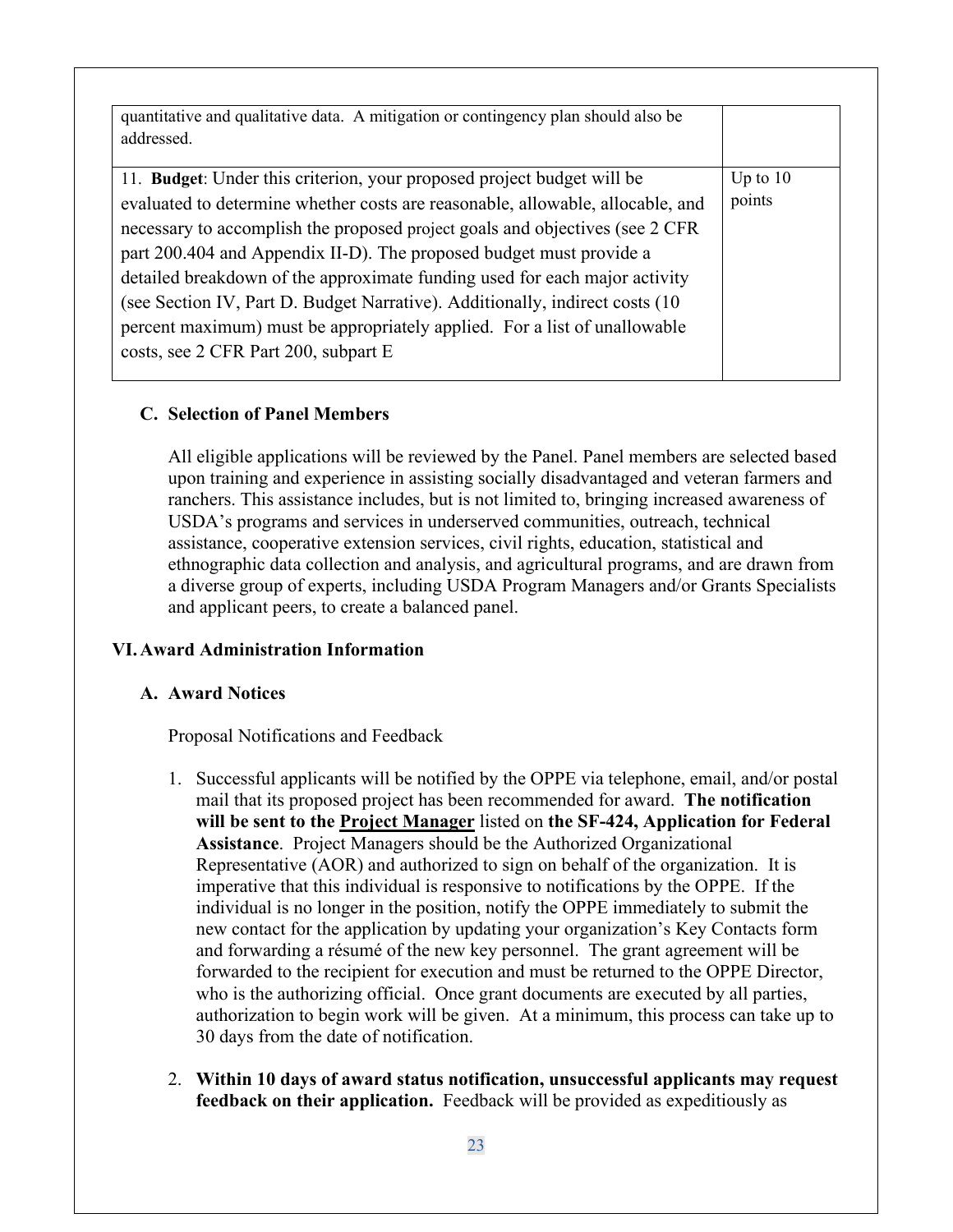possible. Feedback sessions will be scheduled contingent upon the number of requests and in accordance with 7 CFR § 2500.026.

# **B. Administrative and National Policy Requirements**

All awards resulting from this solicitation will be administered in accordance with the Office of Management and Budget (OMB) Uniform Administrative Requirements, Cost Principles, and Audit Requirements for Federal Awards codified at 2 CFR part 200, as supplemented by USDA implementing regulations at 2 CFR parts 400 and 415, and the OPPE Federal Financial Assistance Programs–General Award Administrative Procedures, 7 CFR part 2500. In compliance with its obligations under Title VI of the Civil Rights Act of 1964 and Executive Order 13166, it is the policy of the OPPE to provide timely and meaningful access for persons with Limited English Proficiency (LEP) to projects, programs, and activities administered by Federal grant recipients. Recipient organizations must comply with these obligations upon acceptance of grant agreements as written in the OPPE's Terms and Conditions. Following these guidelines is essential to the success of our mission to improve access to USDA programs for socially disadvantaged and veteran farmers and ranchers.

# **C. Reporting Requirement**

Your approved statement of work, timeline, and budget are your guiding documents in carrying out the activities of your project and for your reporting requirements. Familiarize yourself with USDA's grants management system called ezFedGrants: [https://www.nfc.usda.gov/FSS/ClientServices/ezFedGrants/.](https://www.nfc.usda.gov/FSS/ClientServices/ezFedGrants/) In accordance with 2 CFR part 200, the following reporting requirements will apply to awards provided under this FOA. The OPPE reserves the right to revise the schedule and format of reporting requirements as necessary in the award agreement.

- 1. Semi-annual Progress Reports and Financial Reports will be required as follows:
	- *Semi-annual Progress Reports.* The recipient is required to provide a detailed narrative of project performance and activities as described in the award agreement. Semi-annual progress reports must be submitted to the designated OPPE official via ezFedGrants within 30 days after the end of each reporting period. This includes, but is not limited to, activities completed, events held, and the release of sign-in sheets with participants' contact information.
	- *Semi-annual Financial Reports.* The recipient must submit SF 425, Federal Financial Report to the designated OPPE official via ezFedGrants within 30 days after the end of each reporting period.

NOTE: OPPE has the discretion to require quarterly reports based upon non-federal entities' performance progress and administration of grant funds.

2. Final Progress and Financial Reports will be required upon project completion. The Final Progress Report must include a summary of the project or activity throughout